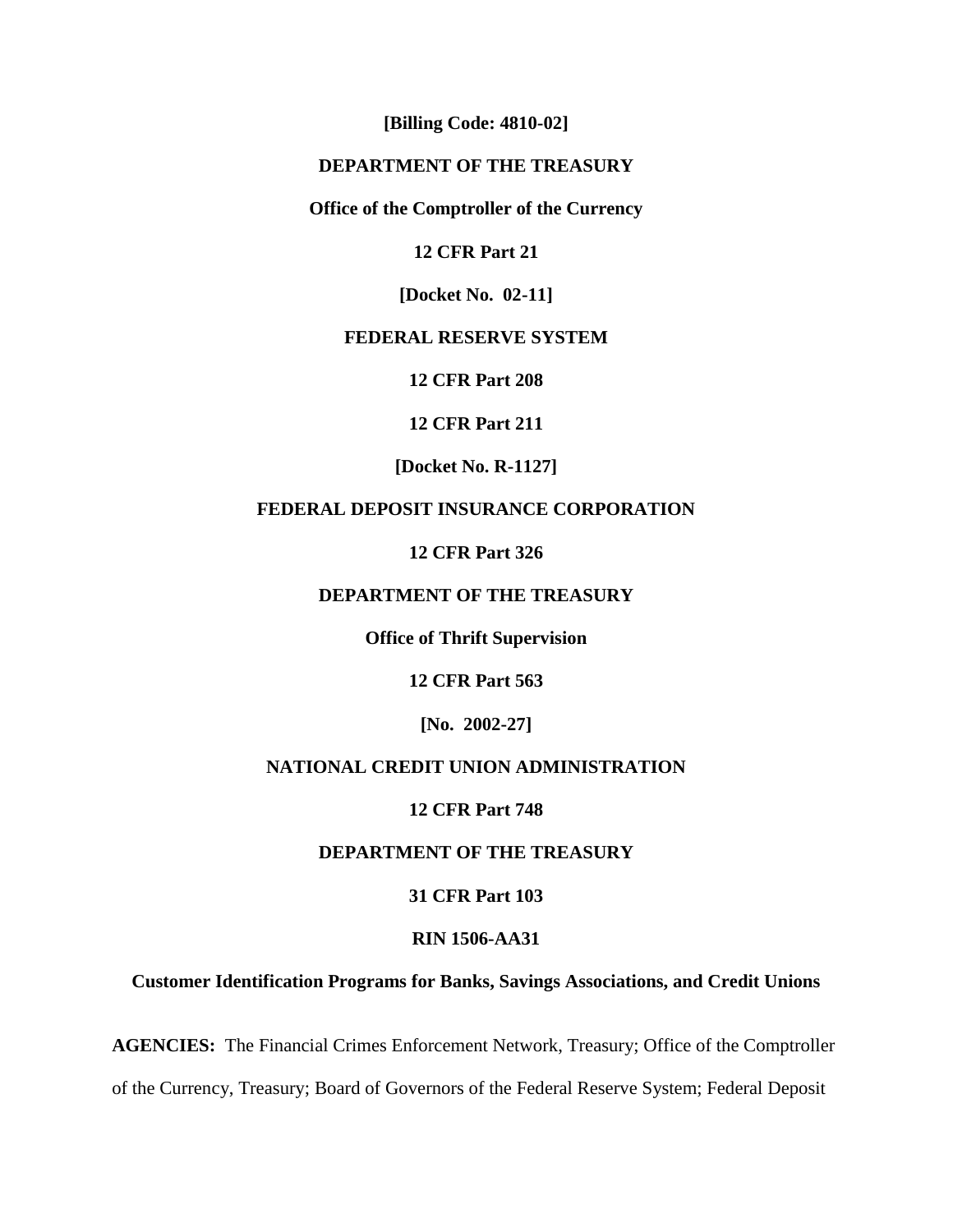Insurance Corporation; Office of Thrift Supervision, Treasury; National Credit Union Administration.

**ACTION:** Joint notice of proposed rulemaking.

**SUMMARY:** The Department of the Treasury, through the Financial Crimes Enforcement Network (FinCEN), together with the Office of the Comptroller of the Currency (OCC), the Board of Governors of the Federal Reserve System (Board), the Federal Deposit Insurance Corporation (FDIC), the Office of Thrift Supervision (OTS), and the National Credit Union Administration (NCUA) (collectively, the Agencies) are jointly issuing a proposed regulation to implement section 326 of the Uniting and Strengthening America by Providing Appropriate Tools Required to Intercept and Obstruct Terrorism (USA PATRIOT) Act of 2001(the Act). Section 326 requires the Secretary of the Treasury (Secretary) to jointly prescribe with each of the Agencies, the Securities and Exchange Commission (SEC), and the Commodity Futures Trading Commission (CFTC), a regulation that, at a minimum, requires financial institutions to implement reasonable procedures to verify the identity of any person seeking to open an account, to the extent reasonable and practicable; maintain records of the information used to verify the person's identity; and determine whether the person appears on any lists of known or suspected terrorists or terrorist organizations provided to the financial institution by any government agency. The proposed regulation applies to banks, savings associations, and credit unions. **DATES:** Written comments on the proposed rule may be submitted on or before [INSERT]

DATE 45 DAYS AFTER DATE OF PUBLICATION IN THE FEDERAL REGISTER].

**ADDRESSES:** Because paper mail in the Washington area may be subject to delay, commenters are encouraged to e-mail or fax comments. Comments should be sent by one method only. Financial institution commenters are encouraged to submit comments only to their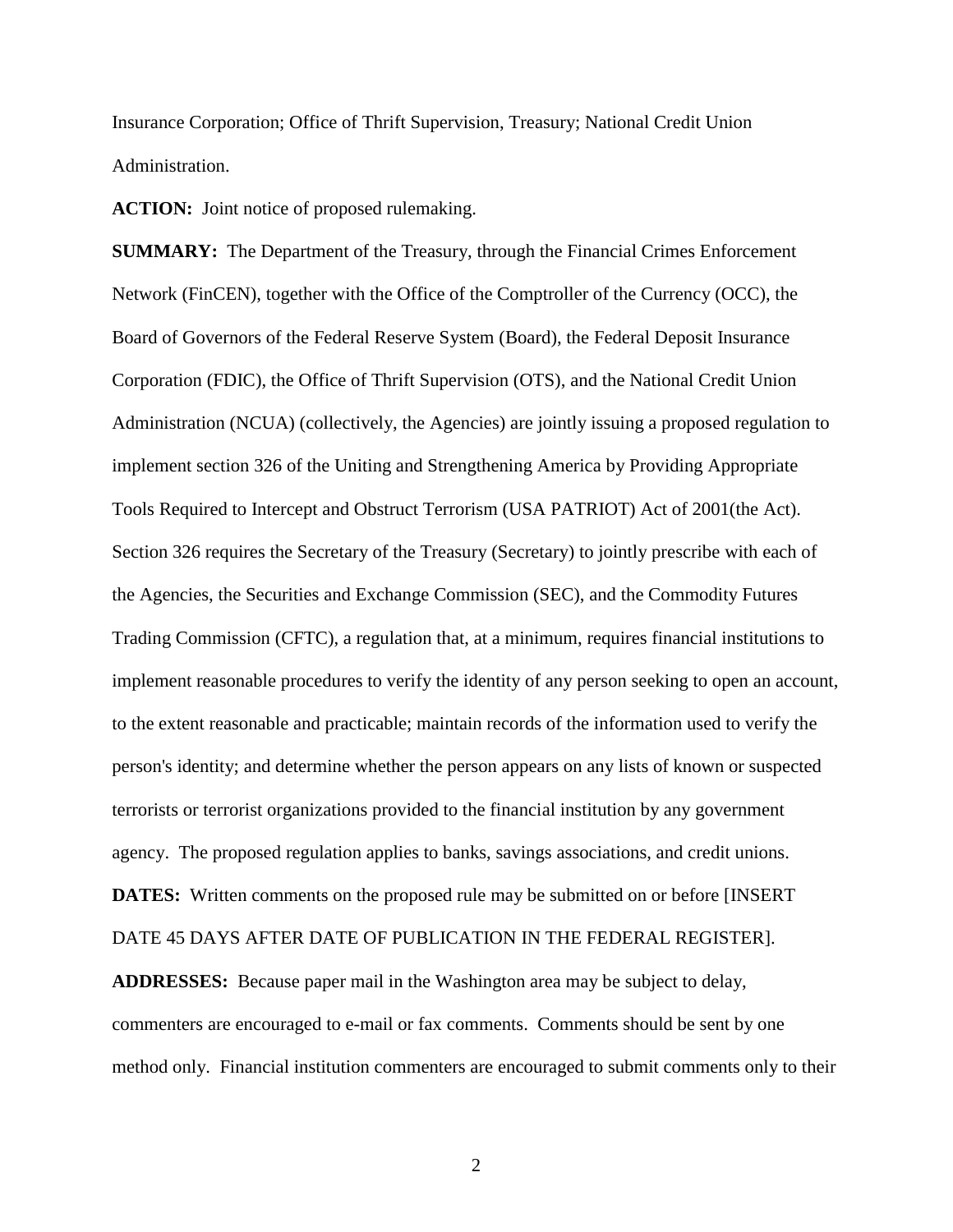Federal functional regulator. Non-financial institution commenters are encouraged to submit comments only to FinCEN. All comments will be considered by Treasury and the Agencies in formulating the final rule.

**OCC:** Please direct your comments to: Office of the Comptroller of the Currency, 250 E Street, SW., Public Information Room, Mailstop 1-5, Washington, DC 20219, Attention; Docket No. 02-11; FAX number (202) 874-4448; or Internet address: regs.comments@occ.treas.gov. Comments may be inspected and photocopied at the OCC's Public Reference Room, 250 E Street, SW., Washington, DC. You can make an appointment to inspect comments by calling (202) 874-5043.

**Board:** Comments should refer to Docket No. R-1127 and may be mailed to Secretary, Board of Governors of the Federal Reserve System, 20th Street and Constitution Avenue, NW, Washington, DC 20551; sent by FAX to (202) 452-3819 or (202) 452-3102; or sent by e-mail to regs.comments@federalreserve.gov. Members of the public may inspect comments in Room MP-500 between 9:00 a.m. and 5:00 p.m. on weekdays pursuant to section 261.12 (except as provided in section 261.14) of the Board's Rules Regarding Availability of Information, 12 CFR 261.12 and 261.14.

**FDIC:** Comments should be directed to: Executive Secretary, Attention: Comments/OES, Federal Deposit Insurance Corporation, 550 17th Street, N.W., Washington, DC 20429. Comments may be hand-delivered to the guard station at the rear of the 550 17th Street Building (located on F Street), on business days between 7 a.m. and 5 p.m. In addition, comments may be sent by fax to (202) 898-3838, or by electronic mail to comments@FDIC.gov. Comments may be inspected and photocopied in the FDIC Public Information Center, Room 100, 801 17th Street, NW, Washington, D.C., between 9 a.m. and 4:30 p.m., on business days.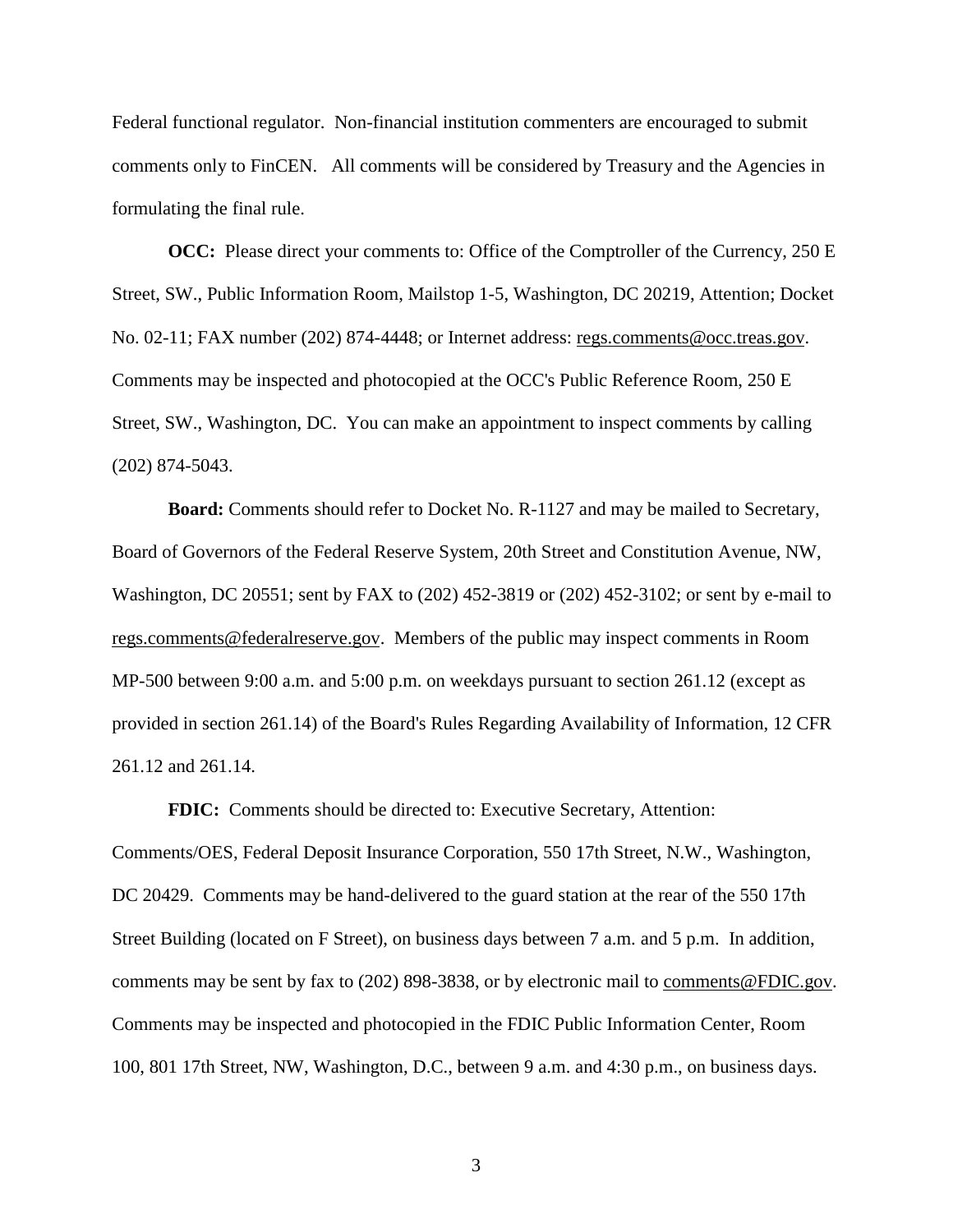**OTS:** Comments may be mailed to Regulation Comments, Chief Counsel's Office, Office of Thrift Supervision, 1700 G Street, NW, Washington, DC 20552, Attention: No. 2002- 27; FAX number (202) 906-6518, Attention: No. 2002-27; or Internet address regs.comments@ots.treas.gov, Attention: No. 2002-27 and include your name and telephone number. Comments may also be hand delivered to the Guard's Desk, East Lobby Entrance, 1700 G Street, NW., from 9:00 a.m. to 4:00 p.m. on business days, Attention: Regulation Comments, Chief Counsel's Office, No. 2002-27. OTS will post comments and the related index on the OTS Internet Site at www.ots.treas.gov. In addition, you may inspect comments at the Public Reading Room, 1700 G St. NW, by appointment. To make an appointment for access, you may call (202) 906-5922, send an e-mail to public.info@ots.treas.gov, or send a facsimile transmission to (202) 906-7755. (Please identify the materials you would like to inspect to assist us in serving you.) We schedule appointments on business days between 10:00 a.m. and 4:00 p.m. In most cases, appointments will be available the business day after the date we receive a request.

**NCUA:** Direct comments to the Secretary of the Board. Mail or hand-deliver comments to: National Credit Union Administration, 1775 Duke Street, Alexandria, Virginia 22314-3428. You may fax comments to (703) 518-6319, or e-mail comments to regcomments@NCUA.gov. To inspect comments, please contact the Office of General Counsel, (703) 518-6540; or the Office of Examination and Insurance, (703) 518-6360.

**FinCEN**: Comments may be mailed to FinCEN, Section 326 Bank Rule Comments, P.O. Box 39, Vienna, VA 22183, or sent to Internet address regcomments@fincen.treas.gov with the caption "Attention: Section 326 Bank Rule Comments" in the body of the text. Comments may be inspected at FinCEN between 10 a.m. and 4 p.m. in the FinCEN Reading Room in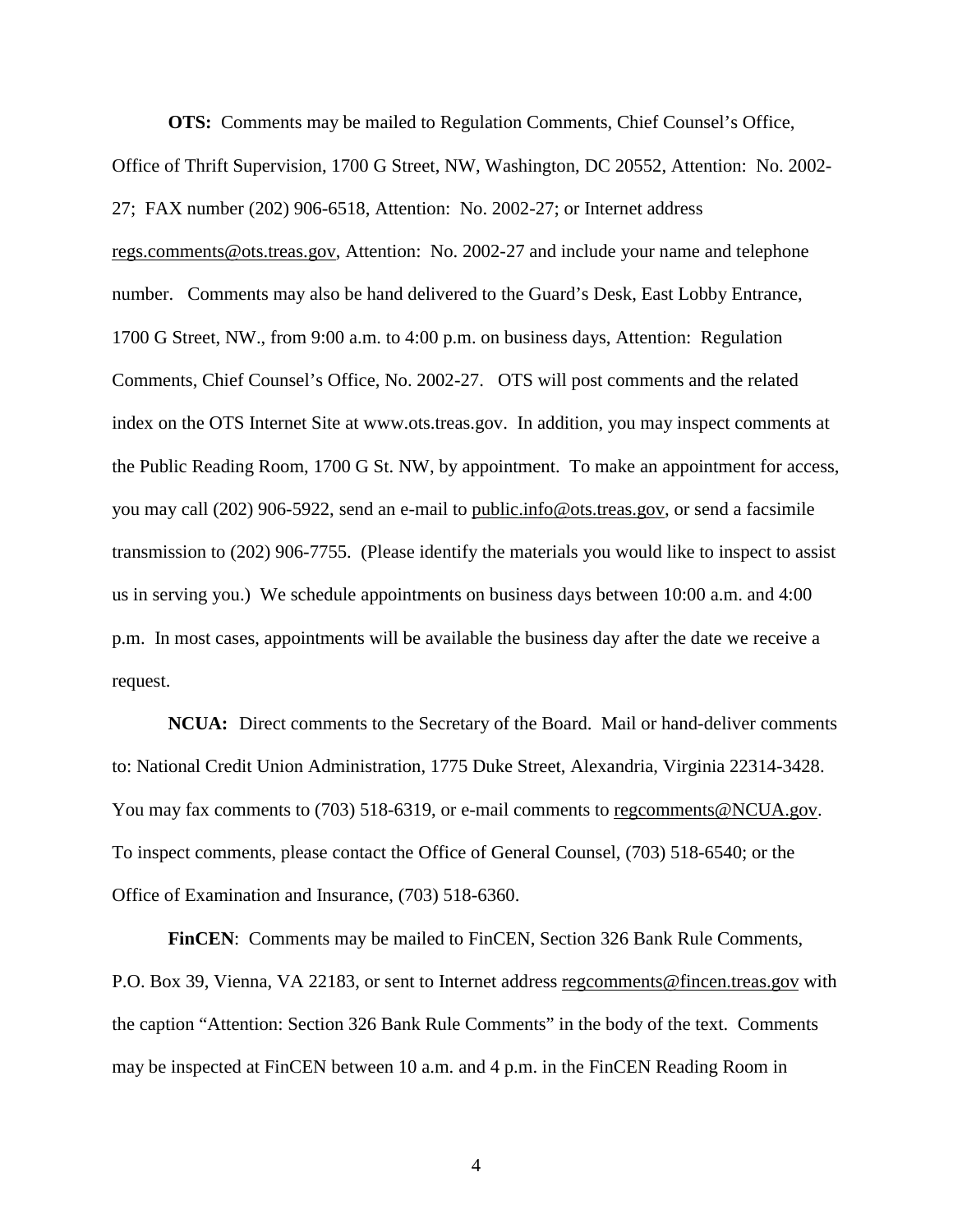Washington, D.C. Persons wishing to inspect the comments submitted must request an appointment by telephoning (202) 354-6400 (not a toll-free number).

## **FOR FURTHER INFORMATION CONTACT:**

**OCC:** Office of the Chief Counsel (202) 874-3295.

**Board:** Enforcement and Special Investigations Sections: (202) 452-5235; (202) 728- 5829; or (202) 452-2961.

**FDIC:** Special Activities Section, Division of Supervision, and Legal Division at (202) 898-3671.

**OTS:** Office of the Chief Counsel, (202) 906-6012.

**NCUA:** Office of General Counsel, (703) 518-6540; or Office of Examination and Insurance, (703) 518-6360.

**Treasury:** Office of the Chief Counsel (FinCEN), (703) 905-3590; Office of the Assistant General Counsel for Enforcement (Treasury), (202) 622-1927; or the Office of the Assistant General Counsel for Banking & Finance (Treasury), (202) 622-0480.

#### **SUPPLEMENTARY INFORMATION:**

#### **I. Background**

## **A. Section 326 of the USA PATRIOT Act**

On October 26, 2001, President Bush signed into law the USA PATRIOT Act, Pub. L. 107-56. Title III of the Act, captioned "International Money Laundering Abatement and Antiterrorist Financing Act of 2001," adds several new provisions to the Bank Secrecy Act (BSA), 31 U.S.C. 5311 *et seq*. These provisions are intended to facilitate the prevention, detection, and prosecution of international money laundering and the financing of terrorism.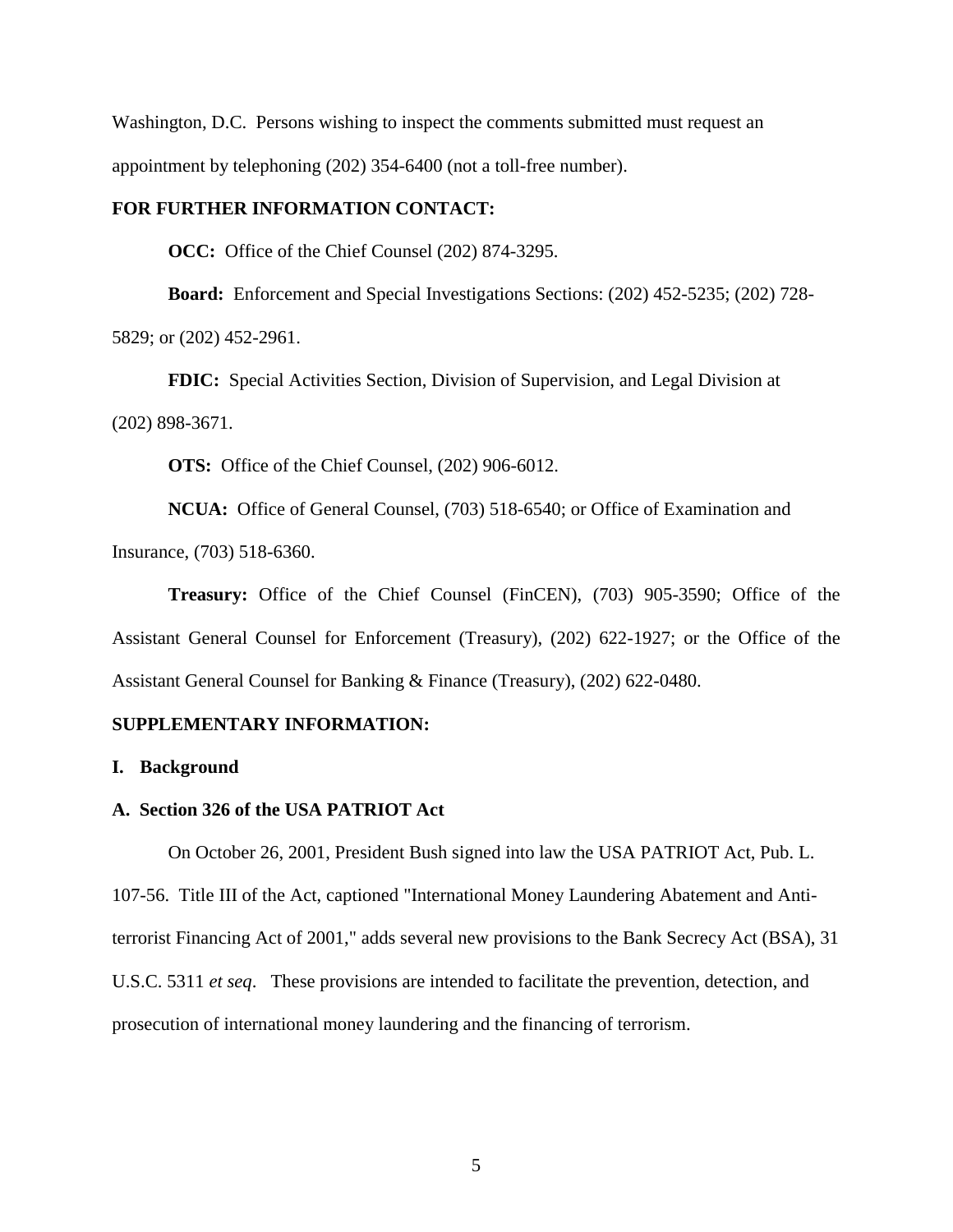Section 326 of the Act adds a new subsection (l) to 31 U.S.C. 5318 that requires the Secretary to prescribe regulations setting forth minimum standards for financial institutions that relate to the identification and verification of any person who applies to open an account.

Section 326 applies to all "financial institutions." This term is defined very broadly in the BSA to encompass a variety of entities including banks, agencies and branches of foreign banks in the United States, thrifts, credit unions, brokers and dealers in securities or commodities, insurance companies, travel agents, pawnbrokers, dealers in precious metals, check-cashers, casinos, and telegraph companies, among many others. See 31 U.S.C. 5312(a)(2).

For any financial institution engaged in financial activities described in section 4(k) of the Bank Holding Company Act of 1956 (section 4(k) institutions), the Secretary is required to prescribe the regulations issued under section 326 jointly with each of the Agencies, the SEC, and the CFTC (the Federal functional regulators). Final regulations implementing section 326 must be effective by October 25, 2002.

 Section 326 of the Act provides that the regulations must contain certain requirements. At a minimum, the regulations must require financial institutions to implement reasonable procedures for (1) verifying the identity of any person seeking to open an account, to the extent reasonable and practicable; (2) maintaining records of the information used to verify the person's identity, including name, address, and other identifying information; and (3) determining whether the person appears on any lists of known or suspected terrorists or terrorist organizations provided to the financial institution by any government agency.

In prescribing these regulations, the Secretary is directed to take into consideration the various types of accounts maintained by various types of financial institutions, the various methods of opening accounts, and the various types of identifying information available.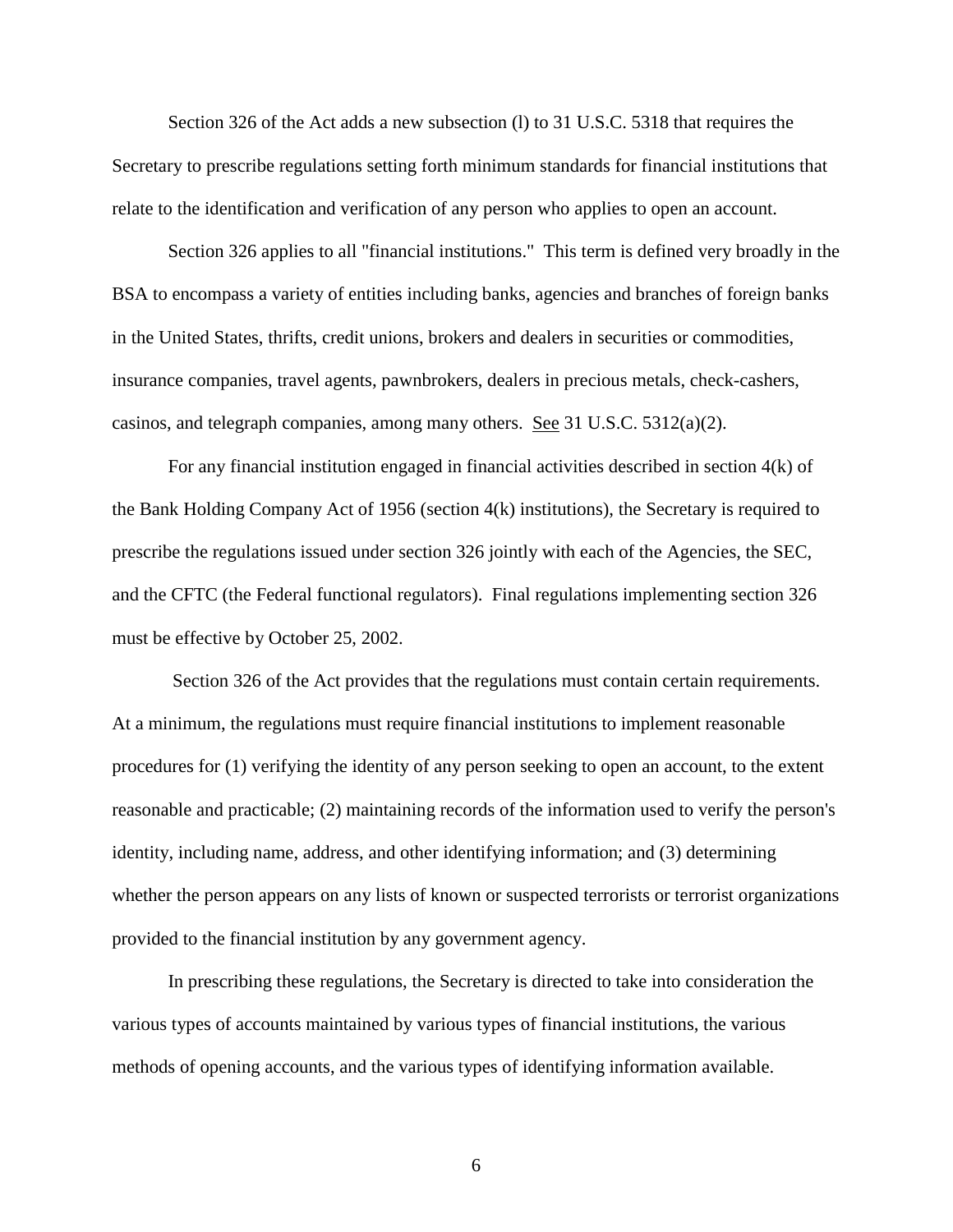The following proposal is being issued jointly by Treasury and the Agencies. It applies only to a financial institution that is a "bank" as defined in 31 CFR 103.11(c) that is subject to regulation by one of the Agencies,<sup>1</sup> and any foreign branch of an insured bank. Regulations governing the applicability of section 326 to other financial institutions, including section 4(k) institutions regulated by the SEC and the CFTC, will be issued separately.

Treasury, the Agencies, the SEC, and the CFTC consulted extensively in the development of all rules implementing section 326 of the Act. All of the participating agencies intend the effect of the rules to be uniform throughout the financial services industry.

The Secretary has determined that the records required to be kept by section 326 of the Act have a high degree of usefulness in criminal, tax, or regulatory investigations or proceedings, or in the conduct of intelligence or counterintelligence activities, to protect against international terrorism.

In addition, Treasury under its own authority is proposing conforming amendments to 31 CFR 103.34, which currently imposes requirements concerning the identification of bank customers.

#### **B. Codification of the Joint Proposed Rule**

 $\overline{a}$ 

The substantive requirements of the joint proposed rule will be codified with other Bank Secrecy Act regulations as part of Treasury's regulations in 31 CFR Part 103. To minimize potential confusion by affected entities regarding the scope of the joint proposed rule, each of the Agencies is also proposing to add a nonsubstantive provision in its own regulations in 12 CFR 21, 208, 211, 326, 563, and 748 that will cross-reference the regulations in 31 CFR Part 103. Although no specific text is being proposed at this time, the cross-references will be included in

<sup>&</sup>lt;sup>1</sup> Published elsewhere in this separate part of this issue of the Federal Register is a separate Treasury proposal implementing section 326 for banks that are not subject to regulation by a Federal functional regulator, including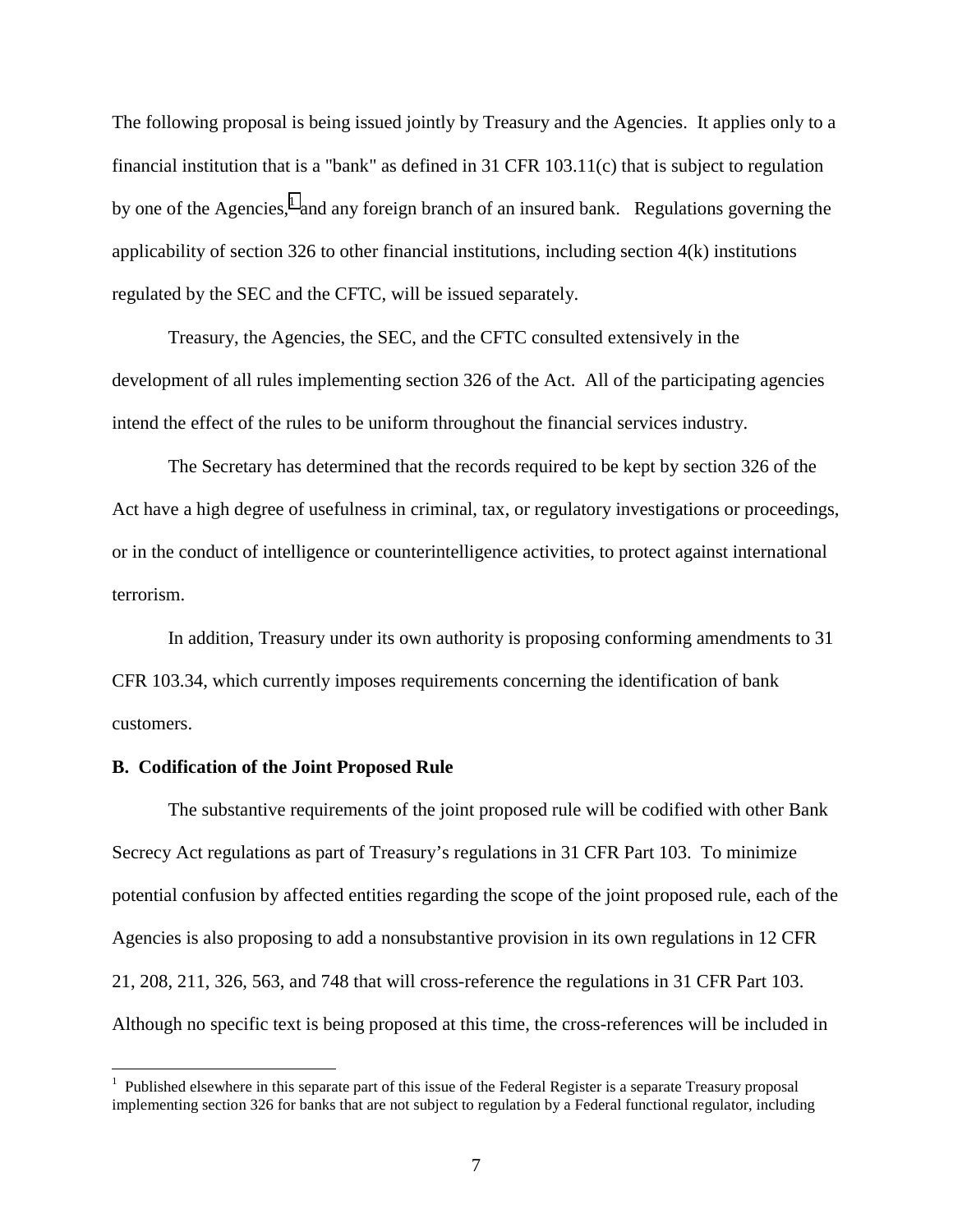individual final rules published concurrently with the joint final rule issued by Treasury and the Agencies implementing section 326 of the Act.

### **II. Section-by-Section Analysis**

#### **A. Regulations Implementing Section 326**

#### *Definitions.*

*§ 103.121(a)(1) Account.* The proposed rule's definition of "account" is based on the statutory definition of "account" that is used in section 311 of the Act. "Account" means each formal banking or business relationship established to provide ongoing services, dealings, or other financial transactions. For example, a deposit account, transaction or asset account, and a credit account or other extension of credit would each constitute an account.

 Section 311 of the Act does not require that this definition be used for regulations implementing section 326 of the Act. However, to the extent possible, Treasury and the Agencies propose to apply consistent definitions for each of the regulations implementing the Act to reduce confusion. "Deposit accounts" and "transaction accounts," which as previously noted, are considered "accounts" for purposes of this rulemaking, are themselves defined terms. In addition, the term "account" is limited to banking and business relationships established to provide "ongoing" services, dealings, or other financial transactions to make clear that this term is not intended to cover infrequent transactions such as the occasional purchase of a money order or a wire transfer.

*§ 103.121(a)(2) Bank.* As discussed above, the proposal adopts the definition of "bank" already used in  $31$  CFR 103.11(c), which encompasses virtually all of the financial institutions regulated by the Agencies, including banks, savings associations, and credit unions**.** Any branch, agency, or representative office of a foreign bank in the United States, as well as any Edge

certain state-chartered uninsured trust companies and non-federally insured credit unions.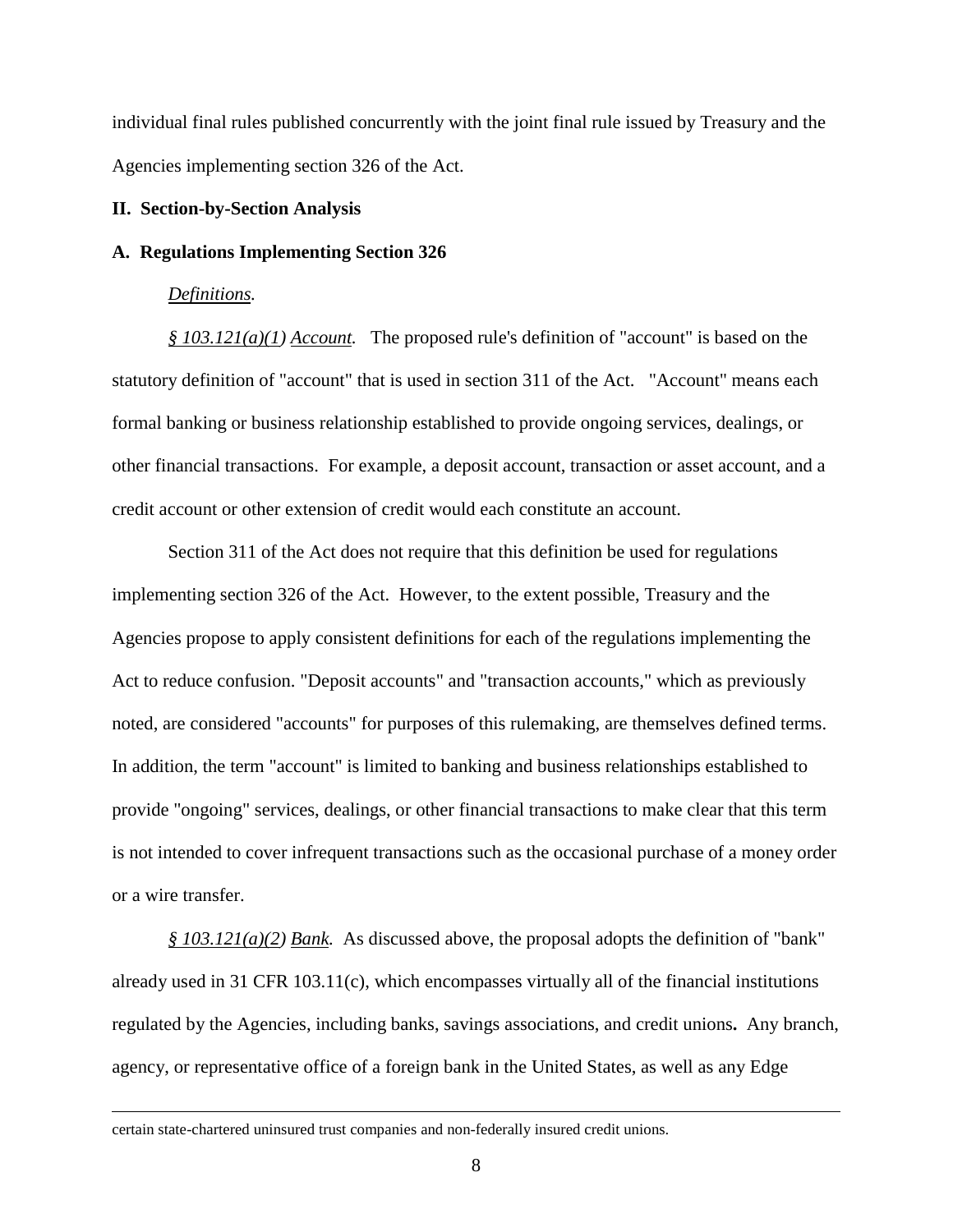corporation, would be subject to this joint regulation under the existing definition of "bank."<sup>2</sup> However, the definition is modified to include "any foreign branch of an insured bank" to make clear that the procedures required by this regulation must be implemented throughout the bank, no matter where its offices are located. These procedures also apply to bank subsidiaries to the same extent as existing BSA compliance program requirements. We note that securities brokerdealers, futures commission merchants, insurance companies, and investment companies will be subject to forthcoming rules implementing section 326, whether or not they are affiliated with a bank.

*§ 103.121(a)(3) Customer.* The proposed rule defines "customer" to mean any person seeking to open a new account. Accordingly, the term "customer" includes a person applying to open an account, but would not cover a person seeking information about an account, such as rates charged or interest paid on an account**,** if the person does not actually open an account. "Customer" includes both individuals and other persons such as corporations, partnerships, and trusts**.** In addition, any person seeking to open an account at a bank, on or after the effective date of the final rule, will be a "customer," regardless of whether that person already has an account at the bank.

The proposed rule also defines a "customer" to include any signatory on an account. Thus, for example, an individual with signing authority over a corporate account is a "customer" within the meaning of the proposed rule. A signatory can become a "customer" when the account is opened or when the signatory is added to an existing account.

 $\overline{a}$ 

<sup>2</sup> Section 103.11(c) defines bank to include "each agent, agency, branch, or office within the United States of any person doing business in one or more of the capacities listed below: . . . (8) a bank organized under foreign law; (9) any national banking association or corporation acting under the provisions of section [25a] of the [Federal Reserve Act] (12 U.S.C. 611-32)."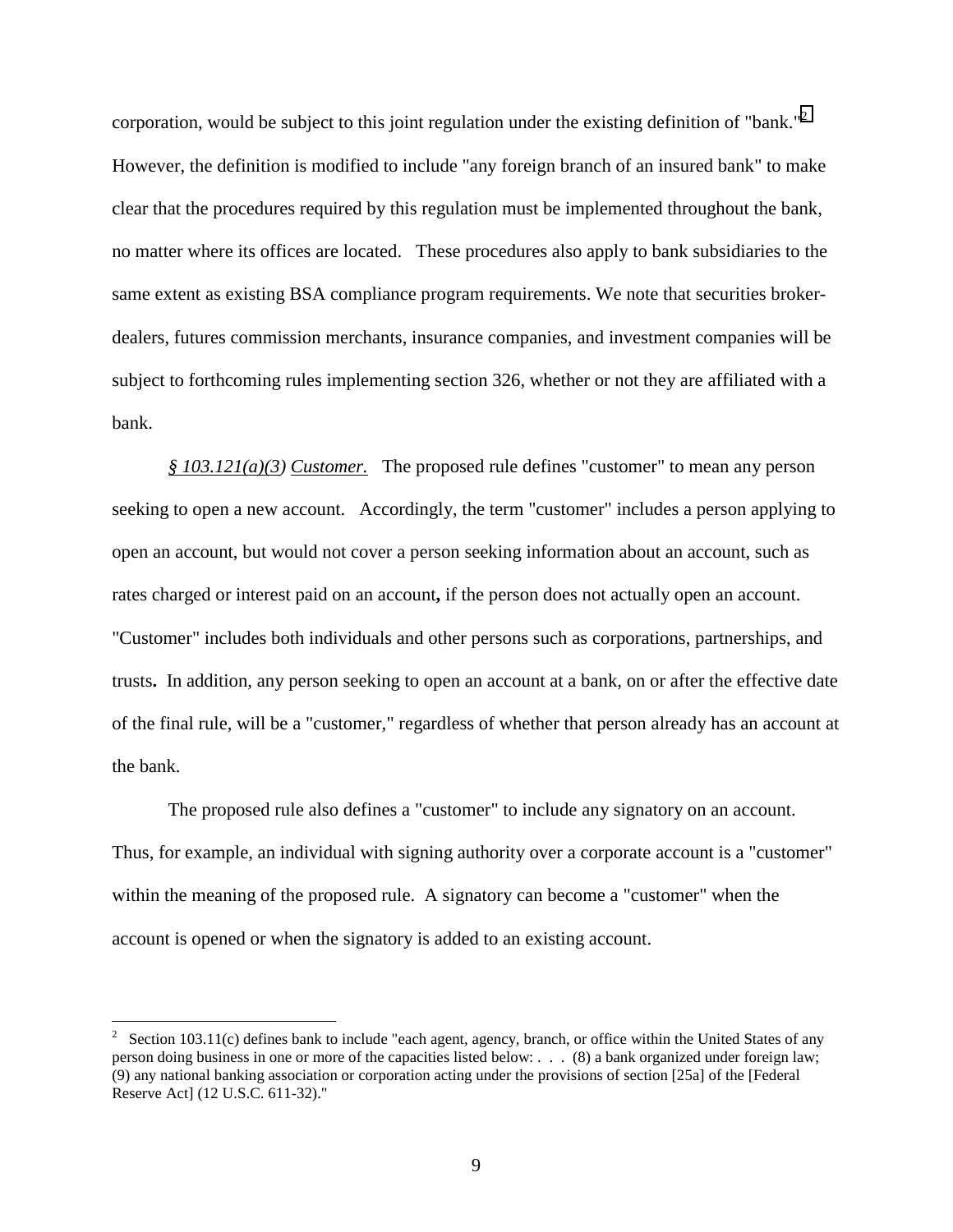The requirements of section 326 of the Act apply to any person "seeking to open a new account." Accordingly, transfers of accounts from one bank to another, that are not initiated by the customer, for example, as a result of a merger, acquisition, or purchase of assets or assumption of liabilities, fall outside of the scope of section 326, and are not covered by the proposed regulation.<sup>3</sup>

*§ 103.121(a)(4) Federal functional regulator.* The proposed rule defines "Federal functional regulator" by reference to  $\S$  103.120(a)(2). Accordingly, this term means each of the Agencies (as well as the SEC and the CFTC)

*§ 103.121(a)(5) Person.* The proposed rule defines "person" by reference to § 103.11(z). This definition includes individuals, corporations, partnerships, trusts, estates, joint stock companies, associations, syndicates, joint ventures, other unincorporated organizations or groups, certain Indian Tribes, and all entities cognizable as legal personalities.

*§ 103.121(a)(6) U.S. Person.* Under the proposed rule, for an individual, "U.S. person" means a U.S. citizen. For persons other than an individual, "U.S. person" means an entity established or organized under the laws of a State or the United States. A non-U.S. person is defined in §  $103.121(a)(7)$  as a person who does not satisfy these criteria.

*§ 103.121(a)(8) Taxpayer identification number*. The proposed rule continues the provision in current § 103.34(a)(4), which provides that the provisions of section 6109 of the Internal Revenue Code and the regulations of the Internal Revenue Service thereunder determine what constitutes a taxpayer identification number.

 $\overline{a}$ 

 $3$  However, there may be situations involving the transfer of accounts where it would be appropriate for a bank to verify the identity of customers associated with the accounts that it is acquiring. Therefore, Treasury and the Agencies expect procedures for transfers of accounts to be part of a bank's existing BSA program.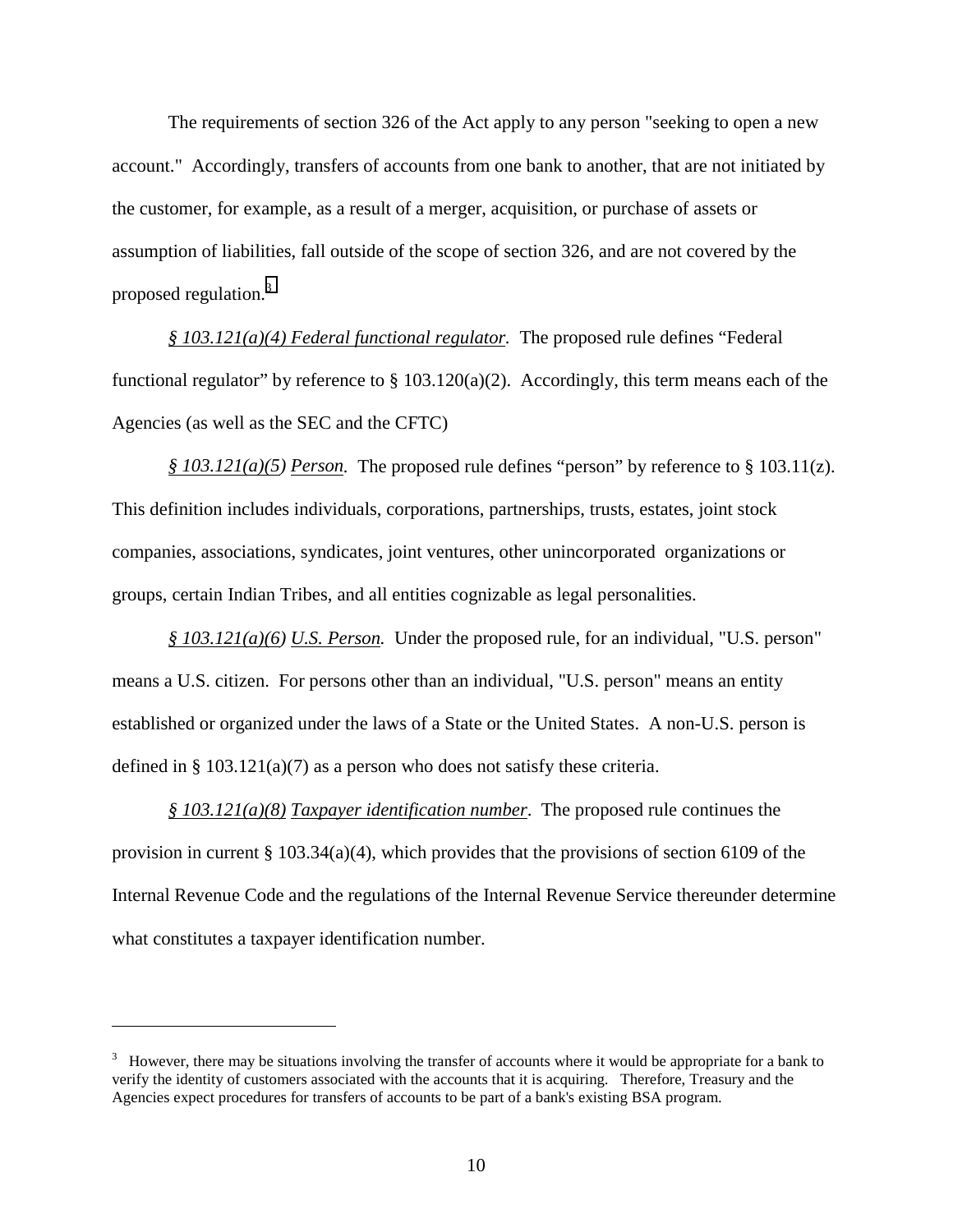#### *Customer Identification Program: Minimum Requirements.*

*§ 103.121(b)(1) General Rule.* Section 326 of the Act requires Treasury and the Agencies to jointly issue a regulation that establishes minimum standards regarding the identity of any customer who applies to open an account. Section 326 then prescribes three procedures that Treasury and the Agencies must require institutions to implement as part of this process: (1) identification and verification of persons seeking to open an account; (2) recordkeeping; and (3) comparison with government lists.

Rather than imposing the same list of specific requirements on every bank, regardless of its circumstances, the proposed regulation requires all banks to implement a Customer Identification Program (CIP) that is appropriate given the bank's size, location, and type of business. The proposed regulation requires a bank's CIP to contain the statutorily prescribed procedures, describes these procedures, and details certain minimum elements that each of the procedures must contain.

 In addition, the proposed rule requires that the CIP be written and that it be approved by the bank's board of directors or a committee of the board. This latter requirement highlights the responsibility of a bank's board of directors to approve and exercise general oversight over the bank's CIP.

Under the proposed regulation, the CIP must be incorporated into the bank's anti-money laundering (BSA) program. $4$  A bank's BSA program must include (1) internal policies, procedures, and controls to ensure ongoing compliance; (2) designation of a compliance officer;

<sup>&</sup>lt;sup>4</sup> All insured depository institutions currently must have a BSA program. See 12 CFR 21.21 (OCC), 12 CFR 208.63 (Board), 12 CFR 326.8 (FDIC), 12 CFR 563.177 (OTS), and 12 CFR 748.2 (NCUA). In addition, all financial institutions are required by 31 U.S.C. 5318(h) to develop and implement an anti-money laundering program.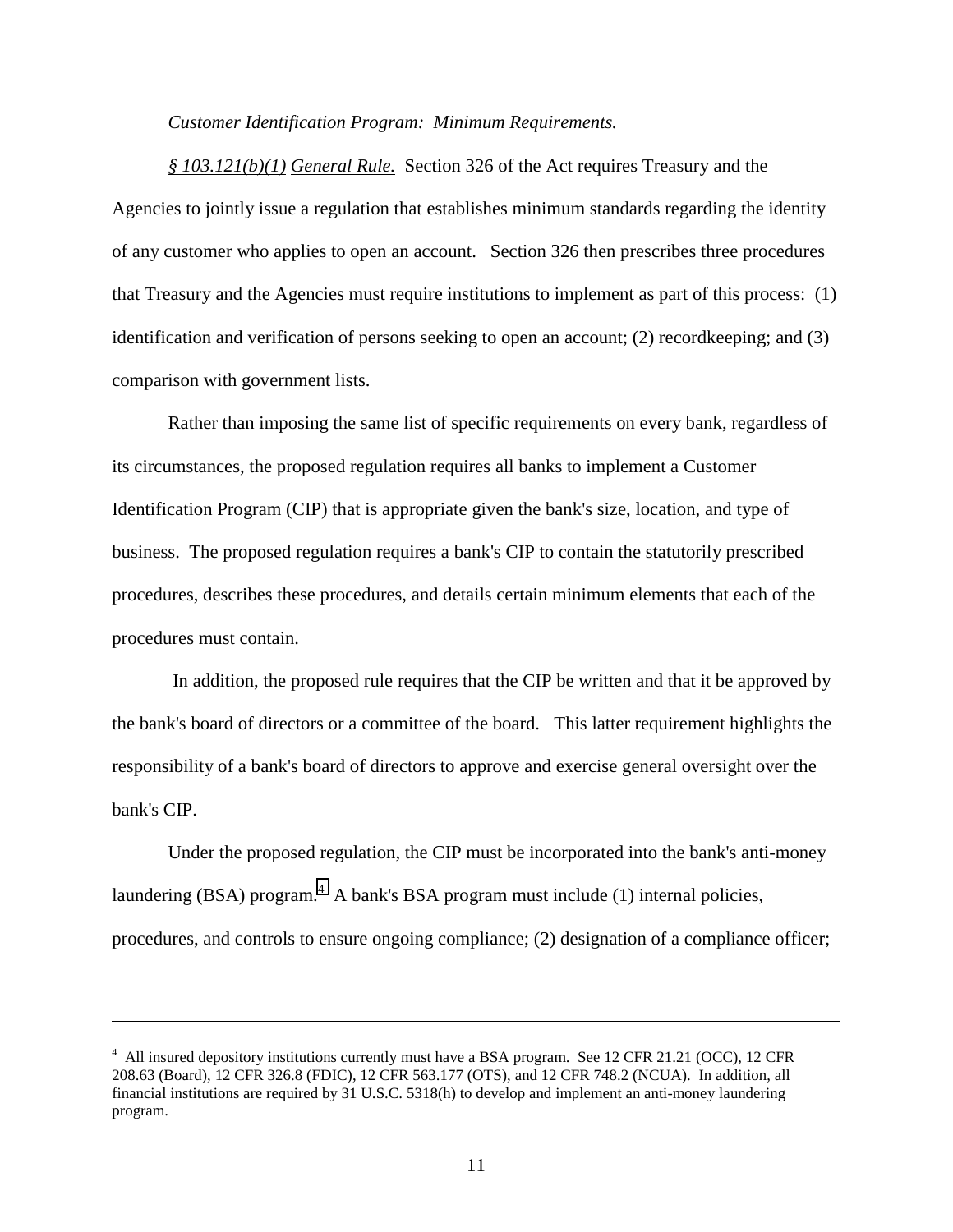(3) an ongoing employee training program; and (4) an independent audit function to test programs. Each of these requirements also applies to a bank's CIP.

Unlike other sections of 31 CFR 103, the proposed regulation explicitly states that the CIP must be a part of a bank's BSA program. This language is included to make clear that the CIP is not a separate program. However, this statement should not be read to create any negative inference about a bank's need to establish and maintain a BSA program that is designed to ensure compliance with all other sections of 31 CFR 103.

*§ 103.121(b)(2) Identity Verification Procedures.* Under section 326 of the Act, the regulations issued by Treasury and the Agencies must require banks to implement and comply with reasonable procedures for verifying the identity of any person seeking to open an account, to the extent reasonable and practicable.The proposed regulation implements this requirement by providing that each bank must have risk-based procedures for verifying the identity of a customer that take into consideration the types of accounts that banks maintain, the different methods of opening accounts, and the types of identifying information available. These procedures must enable the bank to form a reasonable belief that it knows the true identity of the customer.

Under the proposed regulation, a bank must first have procedures that specify the identifying information that the bank must obtain from any customer.The proposed regulation also sets forth certain, minimal identifying information that a bank must obtain prior to opening an account or adding a signatory to an account. Second, the bank must have procedures describing how the bank will verify the identifying information provided. The bank must have procedures that describe when it will use documents for this purpose and when it will use other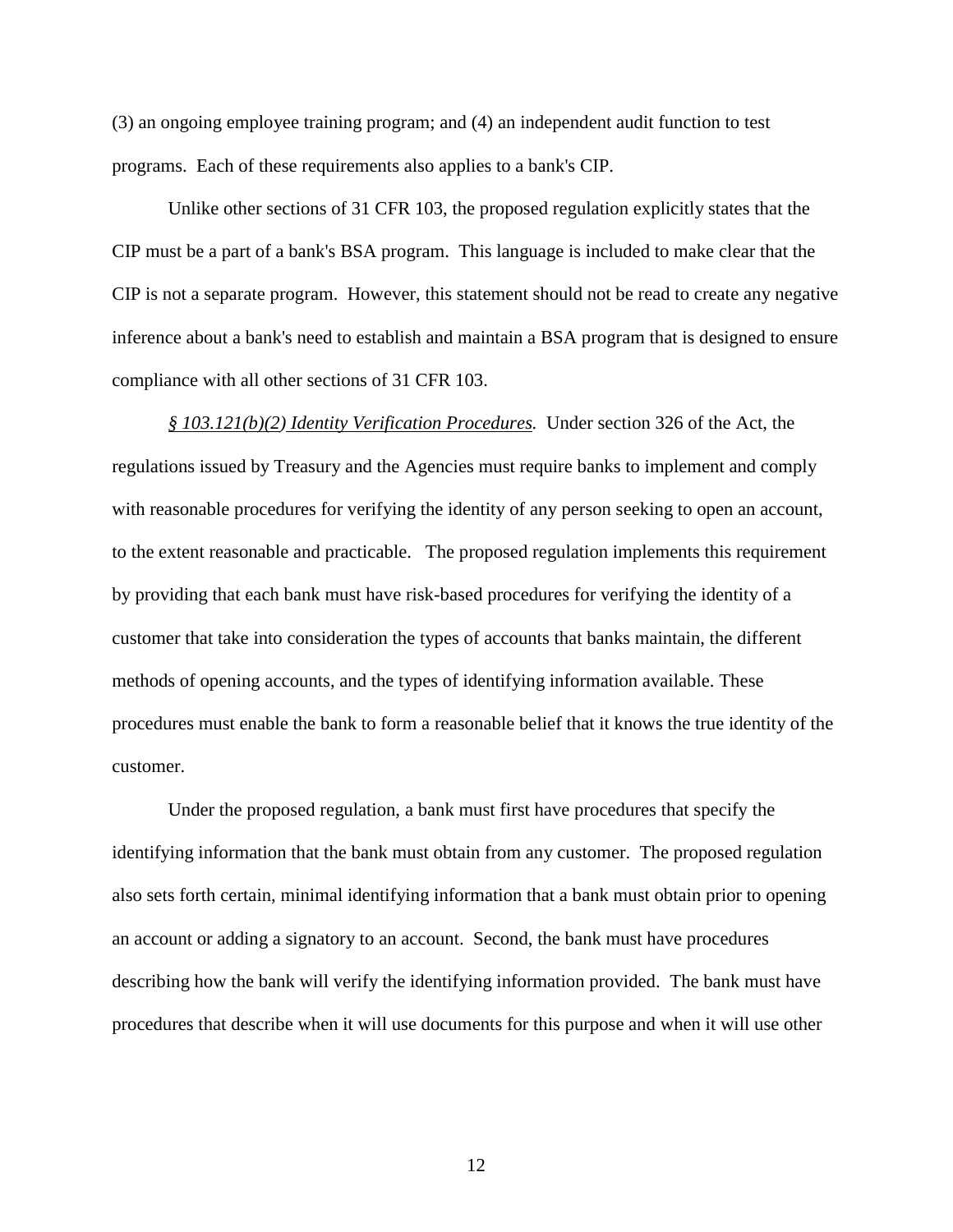methods, either in addition or as an alternative to using documents for the purpose of verifying the identity of a customer.

 While a bank's CIP must contain the identity verification procedures set forth above, these procedures are to be risk-based. For example, a bank need not verify the identifying information of an existing customer seeking to open a new account, or who becomes a signatory on an account, if the bank (1) previously verified the customer's identity in accordance with procedures consistent with this regulation, and (2) continues to have a reasonable belief that it knows the true identity of the customer. The proposal requires a bank to exercise reasonable efforts to ascertain the identity of each customer.

Although the main purpose of the Act is to prevent and detect money laundering and the financing of terrorism, Treasury and the Agencies anticipate that the proposed regulation will ultimately benefit consumers. In addition to deterring money laundering and terrorist financing, requiring every bank to establish comprehensive procedures for verifying the identity of customers should reduce the growing incidence of fraud and identity theft involving new accounts.<sup>5</sup>

*§ 103.121(b)(2)(i) Information Required.* The proposed regulation provides that a bank's CIP must contain procedures that specify the identifying information the bank must obtain from a customer. At a minimum, a bank must obtain from each customer the following information prior to opening an account or adding a signatory to an account: name; address; for individuals, date of birth; and an identification number, described in greater detail below. To satisfy the

 $\overline{a}$ 

**<sup>5</sup>** Last year, over 86,000 complaints were logged into the Identity Theft Complaint database established by the Federal Trade Commission (FTC). Forms of identity theft commonly reported included (1) credit card fraud, where one or more new credit cards were opened in the victim's name; (2) bank fraud, where a new bank account was opened in the victim's name; and (3) fraudulent loans, where a loan had been obtained in the victim's name. See Statement of J. Howard Beales, Director, Bureau of Consumer Protection, FTC, to the Senate Committee on the Judiciary, Subcommittee on Technology, March 20, 2002.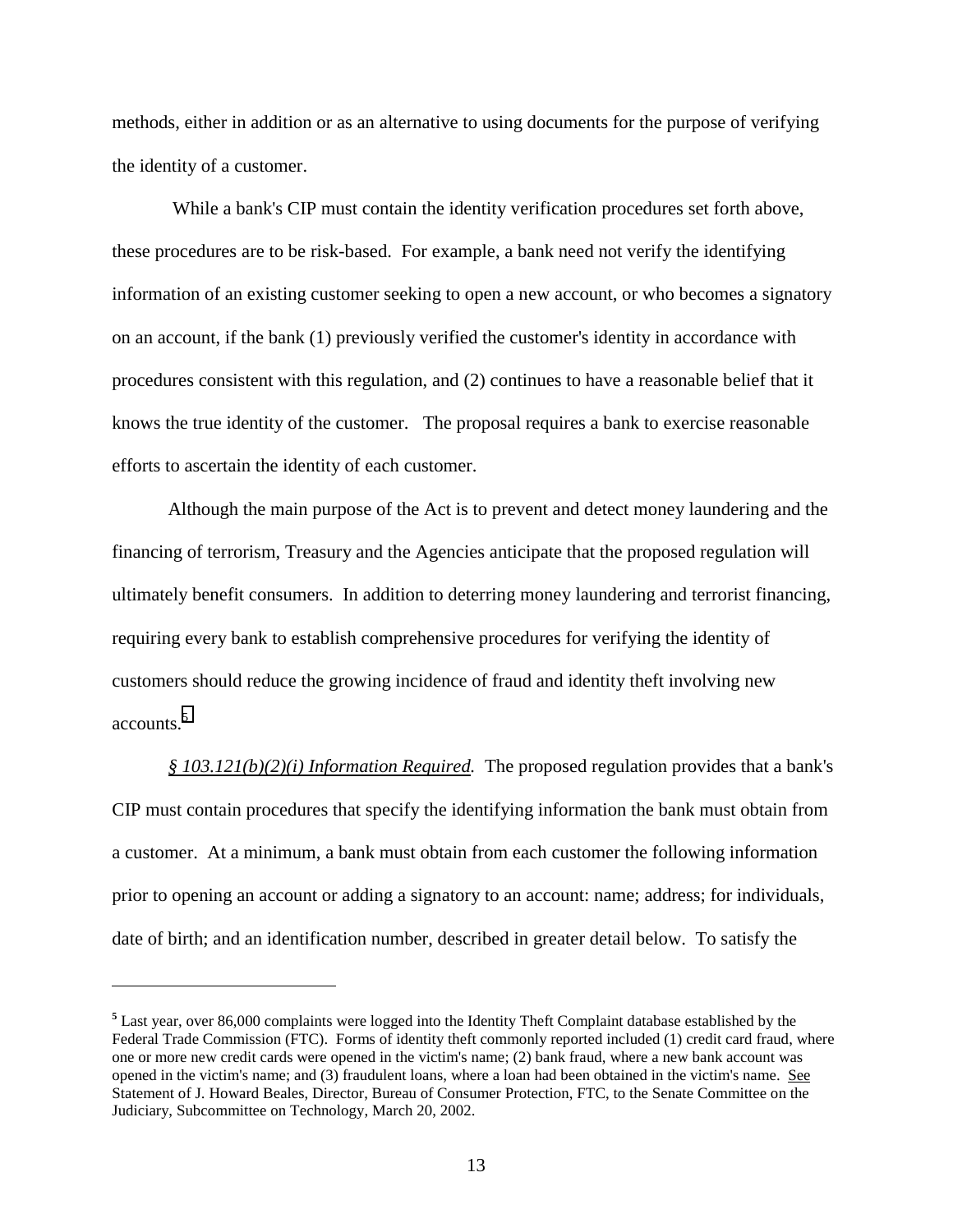requirement that a bank obtain the address of a customer, Treasury and the Agencies expect a bank to obtain both the address of an individual's residence and, if different, the individual's mailing address. For customers who are not individuals, the bank should obtain an address showing the customer's principal place of business and, if different, the customer's mailing address.

For U.S. persons a bank must obtain a U.S. taxpayer identification number (e.g., social security number, individual taxpayer identification number, or employer identification number). For non-U.S. persons a bank must obtain one or more of the following: a taxpayer identification number; passport number and country of issuance; alien identification card number; or number and country of issuance of any other government-issued document evidencing nationality or residence and bearing a photograph or similar safeguard. The basic information that banks would be required to obtain under this proposed regulation reflects the type of information that financial institutions currently obtain in the account-opening process and is similar to the identifying information currently required for each deposit or share account opened (see 31 CFR  $103.34(a)(1)$ . The proposed regulation uses the term "similar safeguard" to permit the use of any biometric identifiers that may be used in addition to, or instead of, photographs.

Treasury and the Agencies recognize that a new business may need access to banking services, particularly a bank account or an extension of credit, before it has received an employer identification number from the Internal Revenue Service. For this reason, the proposed regulation contains a limited exception to the requirement that a taxpayer identification number must be provided prior to establishing or adding a signatory to an account. Accordingly, a CIP may permit a bank to open or add a signatory to an account for a person other than an individual (such as a corporation, partnership, or trust) that has applied for, but has not received, an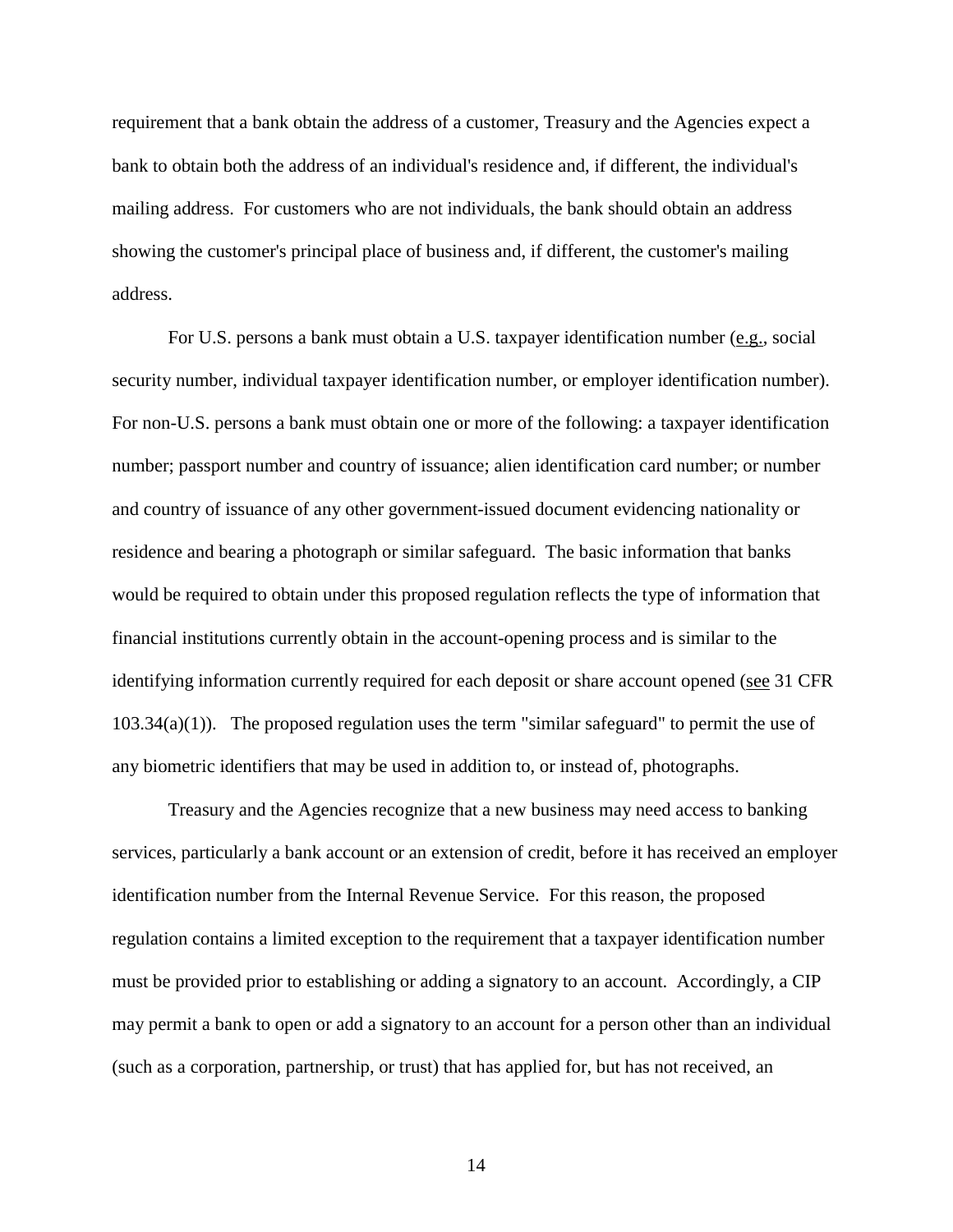employer identification number. However, in such a case, the CIP must require that the bank obtain a copy of the application before it opens or adds a signatory to the account and obtain the employee identification number within a reasonable period of time after an account is established or a signatory is added to an account. Currently, the IRS indicates that the issuance of an employer identification number can take up to five weeks. This length of time, coupled with when the person applied for the employer identification number, should be considered by the bank in determining the reasonable period of time within which the person should provide its employer identification number to the bank.

*§ 103.121(b)(2)(ii) Verification*. The proposed regulation provides that the CIP must contain risk-based procedures for verifying the information that the bank obtains in accordance with § 103.121(b)(2)(i), within a reasonable period of time after the account is opened. Treasury and the Agencies considered proposing that a customer's identity be verified before an account is opened or within a specific time period after the account is opened. However, we recognize that such a position would be unduly burdensome for both banks and customers and therefore contrary to the plain language of the statute, which states that the procedures must be both reasonable and practicable. The amount of time it will take an institution to verify identity may depend upon the type of account opened, whether the customer is physically present when the account is opened, and the type of identifying information available. In addition, although an account may be opened, it is common practice among banks to place limits on the account, such as by restricting the number of transactions or the dollar value of transactions, until a customer's identity is verified. Therefore, the proposed regulation provides a bank with the flexibility to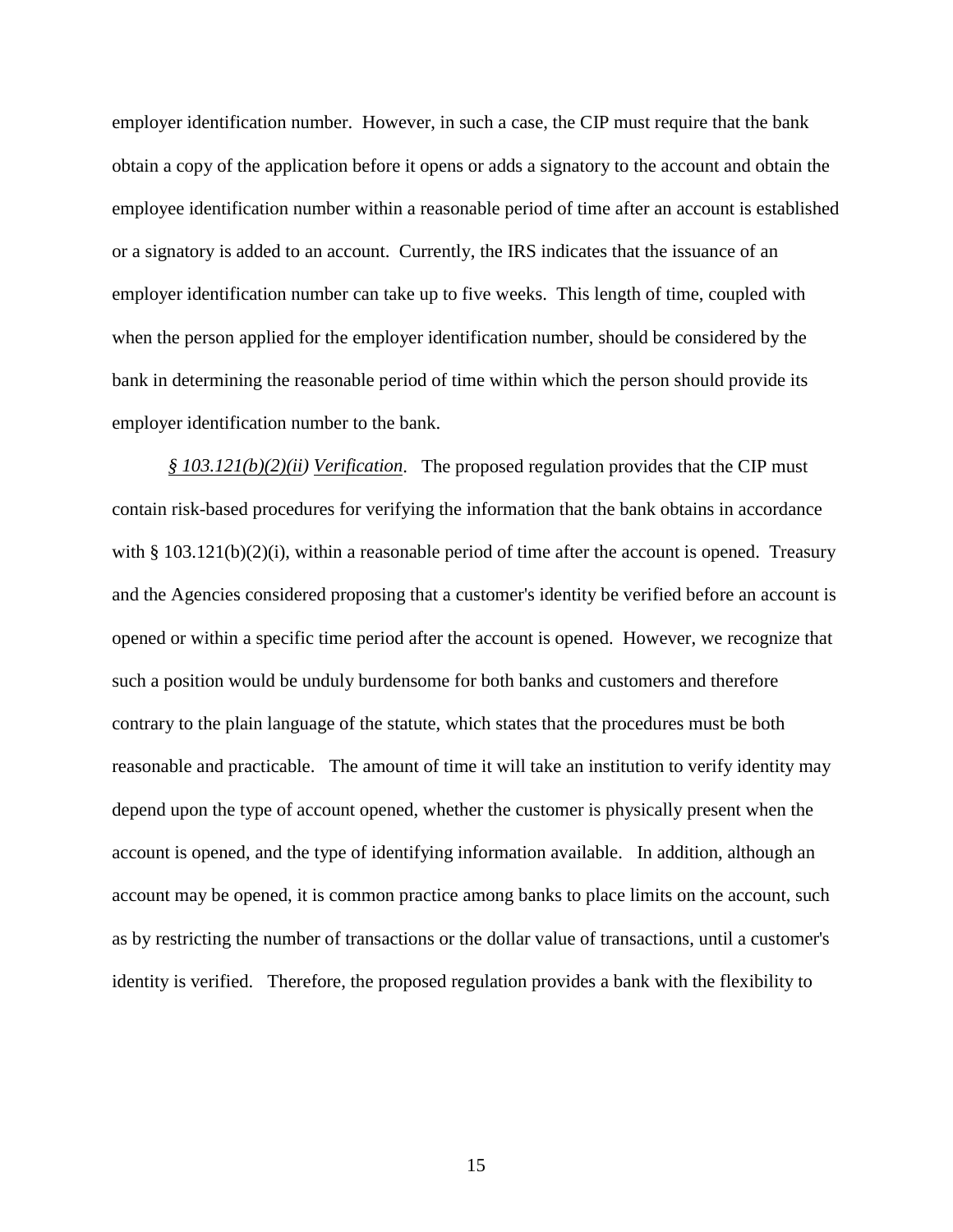use a risk-based approach to determine how soon identity must be verified.<sup>6</sup>

*§ 103.121(b)(2)(ii)(A) Verification Through Documents.* The CIP must contain procedures describing when the bank will verify identity through documents and setting forth the documents that the bank will use for this purpose. For individuals, these documents may include: unexpired government-issued identification evidencing nationality or residence and bearing a photograph or similar safeguard. For corporations, partnerships, trusts, and other persons that are not individuals, these may be documents showing the existence of the entity, such as registered articles of incorporation, a government-issued business license, partnership agreement, or trust instrument.

*§ 103.121(b)(2)(ii)(B) Non-Documentary Verification*. The proposed regulation provides that a bank's CIP also must contain procedures describing non-documentary methods the bank will use to verify identity and when these methods will be used in addition to, or instead of, relying on documents. For example, the procedures must address situations where an individual is unable to present an unexpired government-issued identification document that bears a photograph or similar safeguard; the bank is not familiar with the documents presented; the account is opened without obtaining documents; the account is not opened in a face-to-face transaction; and the type of account increases the risk that the bank will not be able to verify the true identity of the customer through documents.

Treasury and the Agencies believe that banks typically require documents to be presented when an account is opened face-to-face. Although customers usually satisfy these requirements by presenting government-issued identification documents bearing a photograph, such as a driver's license or passport, Treasury and the Agencies recognize that some customers

 $\overline{a}$ 

<sup>&</sup>lt;sup>6</sup> It is possible that a bank would, however, violate other laws by permitting a customer to transact business prior to verifying the customer's identity. See, e.g., 31 CFR 500, prohibiting transactions involving designated foreign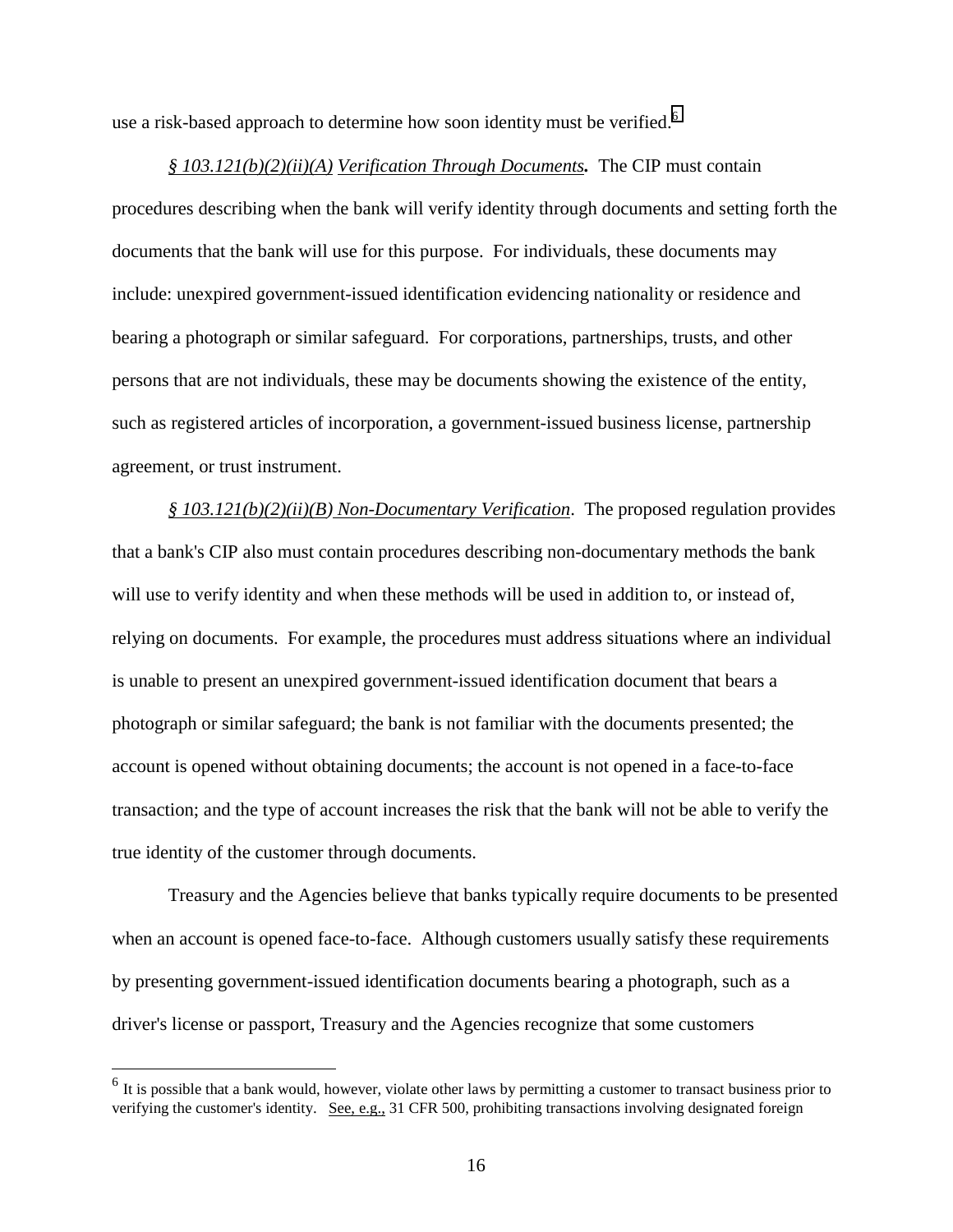legitimately may be unable to present those customary forms of identification when opening an account. For example, an elderly person may not have a valid driver's license or passport. Under these circumstances, Treasury and the Agencies expect that banks will provide products and services to those customers and verify their identities through other methods. Similarly, a bank may be unable to obtain original documents to verify a customer's identity when an account is opened by telephone, by mail, and over the Internet. Thus, when an account is opened for a customer who is not physically present, a bank will be permitted to use other methods of verification, to the extent set forth in the CIP.

While other verification methods must be used when a bank cannot examine original documents, Treasury and the Agencies also recognize that original identification documents, including those issued by a government entity, may be obtained illegally and may be fraudulent. In light of the recent increase in identity fraud, banks are encouraged to use other verification methods, even when a customer has provided original documents.

Obtaining sufficient information to verify a customer's identity can reduce the risk that a bank will be used as a conduit for money laundering and terrorist financing.The risk that the bank will not know the customer's true identity will be heightened for certain types of accounts, such as accounts opened in the name of a corporation, partnership, or trust that is created or conducts substantial business in jurisdictions that have been designated by the United States as a primary money laundering concern or have been designated as non-cooperative by an international body. As a bank's identity verification procedures should be risk-based, they should identify types of accounts that pose a heightened risk, and prescribe additional measures to verify the identity of any person seeking to open an account and the signatory for such accounts.

countries or their nationals.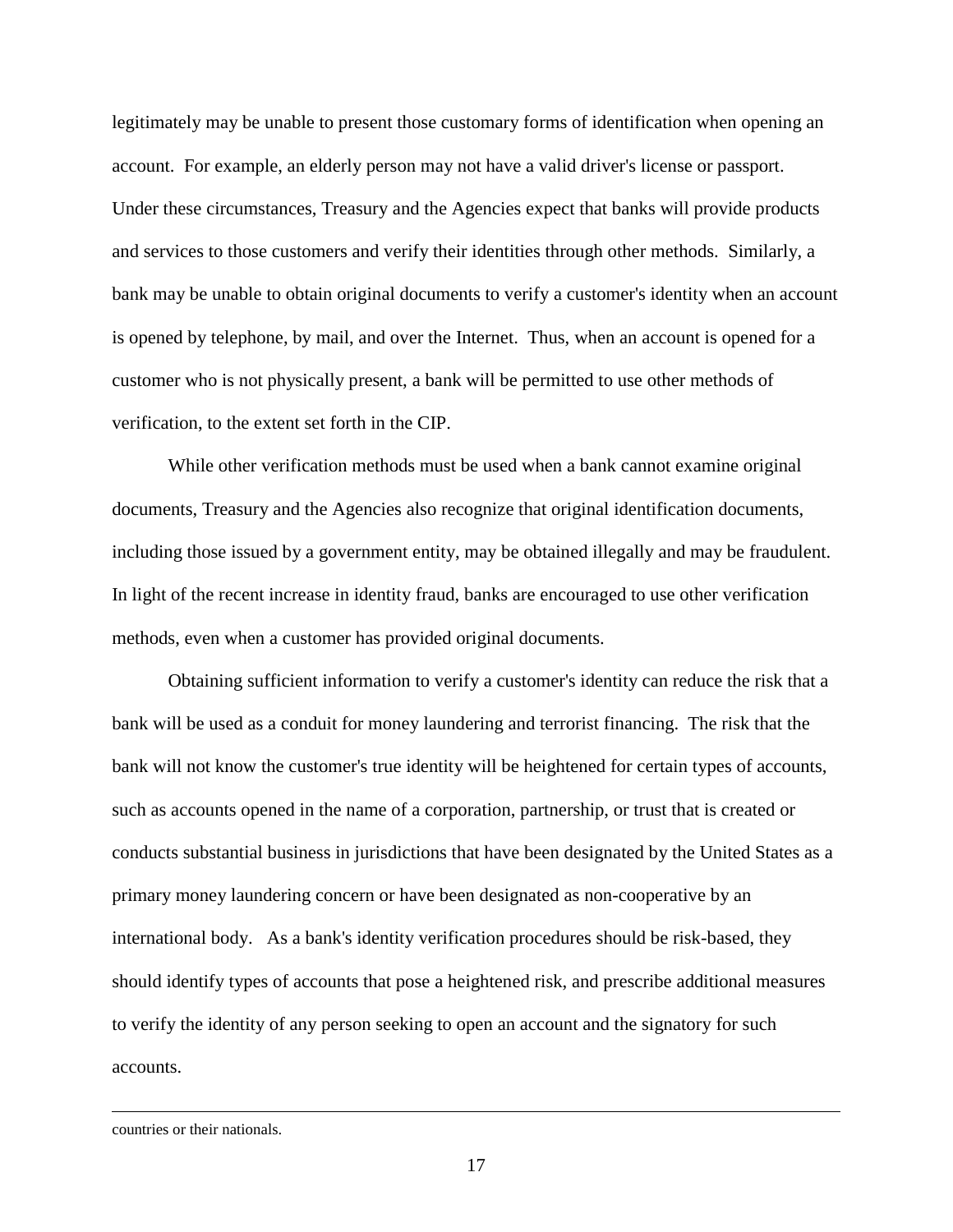The proposed regulation gives examples of other non-documentary verification methods that a bank may use in the situations described above. These methods could include contacting a customer after the account is opened; obtaining a financial statement; comparing the identifying information provided by the customer against fraud and bad check databases to determine whether any of the information is associated with known incidents of fraudulent behavior (negative verification); comparing the identifying information with information available from a trusted third party source, such as a credit report from a consumer reporting agency (positive verification); and checking references with other financial institutions. The bank also may wish to analyze whether there is logical consistency between the identifying information provided, such as the customer's name, street address, ZIP code, telephone number, date of birth, and social security number (logical verification).<sup>7</sup>

*§ 103.121(b)(2)(iii) Lack of Verification.* The proposed regulation also states that a bank's CIP must include procedures for responding to circumstances in which the bank cannot form a reasonable belief that it knows the true identity of a customer.

Generally, a bank should only maintain an account for a customer when it can form a reasonable belief that it knows the customer's true identity.<sup>8</sup> Thus, a bank should have procedures that specify the actions that it will take when it cannot form a reasonable belief that it knows the true identity of a customer, including when an account should not be opened. In addition, a bank's CIP should have procedures that address the terms under which a customer may conduct transactions while a customer's identity is being verified. The procedures also

 $\overline{a}$ 

 $<sup>7</sup>$  Treasury and the Agencies understand that most banks currently make use of technology that permits instantaneous</sup> negative, positive, and logical verification of identity.

<sup>&</sup>lt;sup>8</sup> There are some exceptions to this basic rule. For example, a bank may maintain an account, at the direction of a law enforcement or intelligence agency, although the bank does not know the true identity of a customer.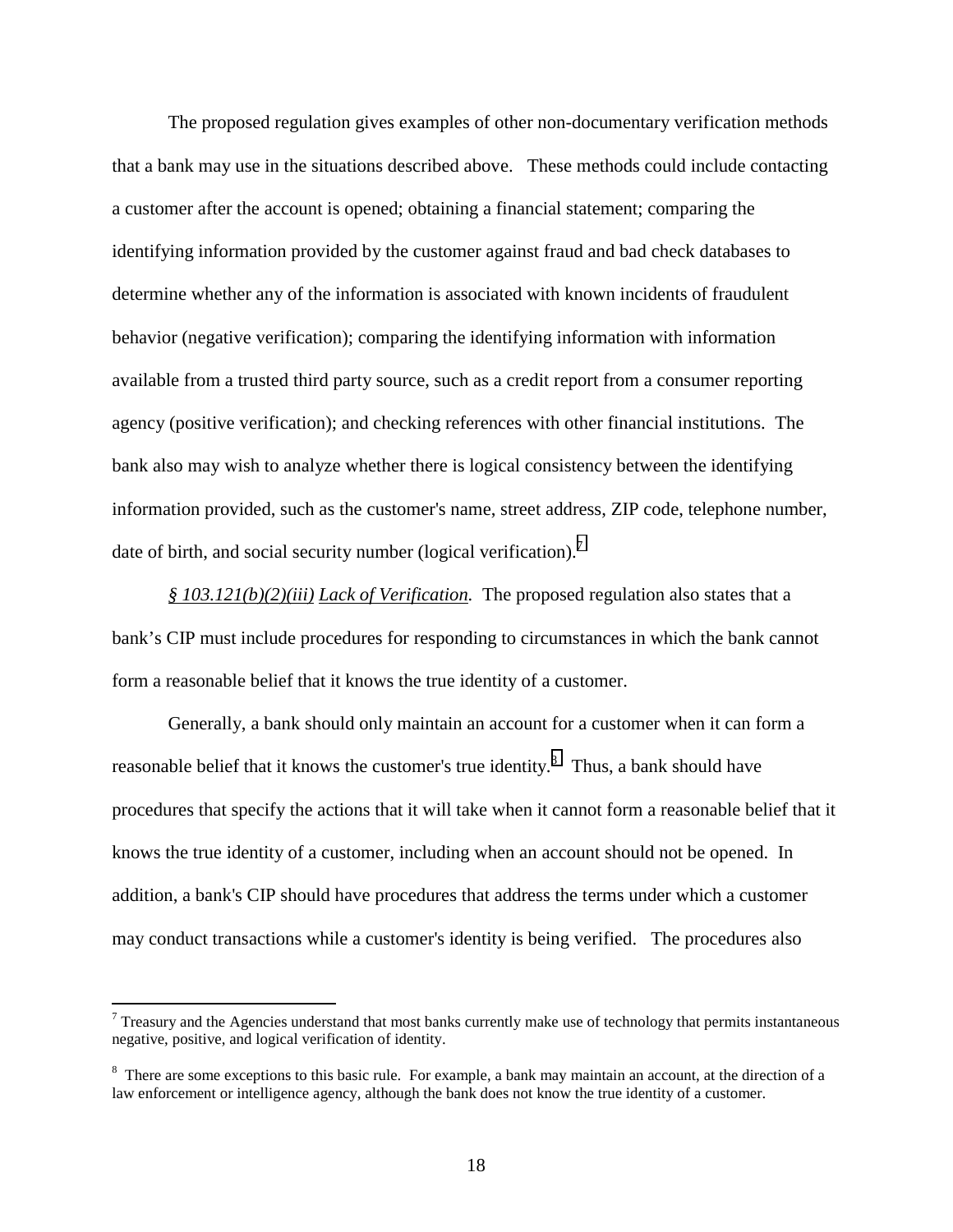should specify at what point, after attempts to verify a customer's identity have failed, a customer's account that has been opened should be closed. Finally, if a bank cannot form a reasonable belief that it knows the identity of a customer, the procedures should also include determining whether a Suspicious Activity Report should be filed in accordance with applicable law and regulation.

*§ 103.121(b)(3) Recordkeeping.* Section 326 of the Act requires reasonable procedures for maintaining records of the information used to verify a person's name, address, and other identifying information. The proposed regulation sets forth recordkeeping procedures that must be included in a bank's CIP. Under the proposal, a bank is required to maintain a record of the identifying information provided by the customer. Where a bank relies upon a document to verify identity, the bank must maintain a copy of the document that the bank relied on that clearly evidences the type of document and any identifying information it may contain.<sup>9</sup> The bank also must record the methods and result of any additional measures undertaken to verify the identity of the customer. Last, the bank must record the resolution of any discrepancy in the identifying information obtained. The bank must retain all of these records for five years after the date the account is closed.

Treasury and the Agencies emphasize that the collection and retention of information about a customer, such as an individual's race or sex, as an ancillary part of collecting identifying information do not relieve a bank from its obligations to comply with antidiscrimination laws or regulations, such as the prohibition in the Equal Credit Opportunity Act against discrimination in any aspect of a credit transaction on the basis of race, color, religion, national origin, sex or marital status, age, or other prohibited classifications.

<sup>&</sup>lt;sup>9</sup> The bank need not keep a separate record of the identifying information provided by the customer if this information clearly appears on the copy of the document maintained by the bank.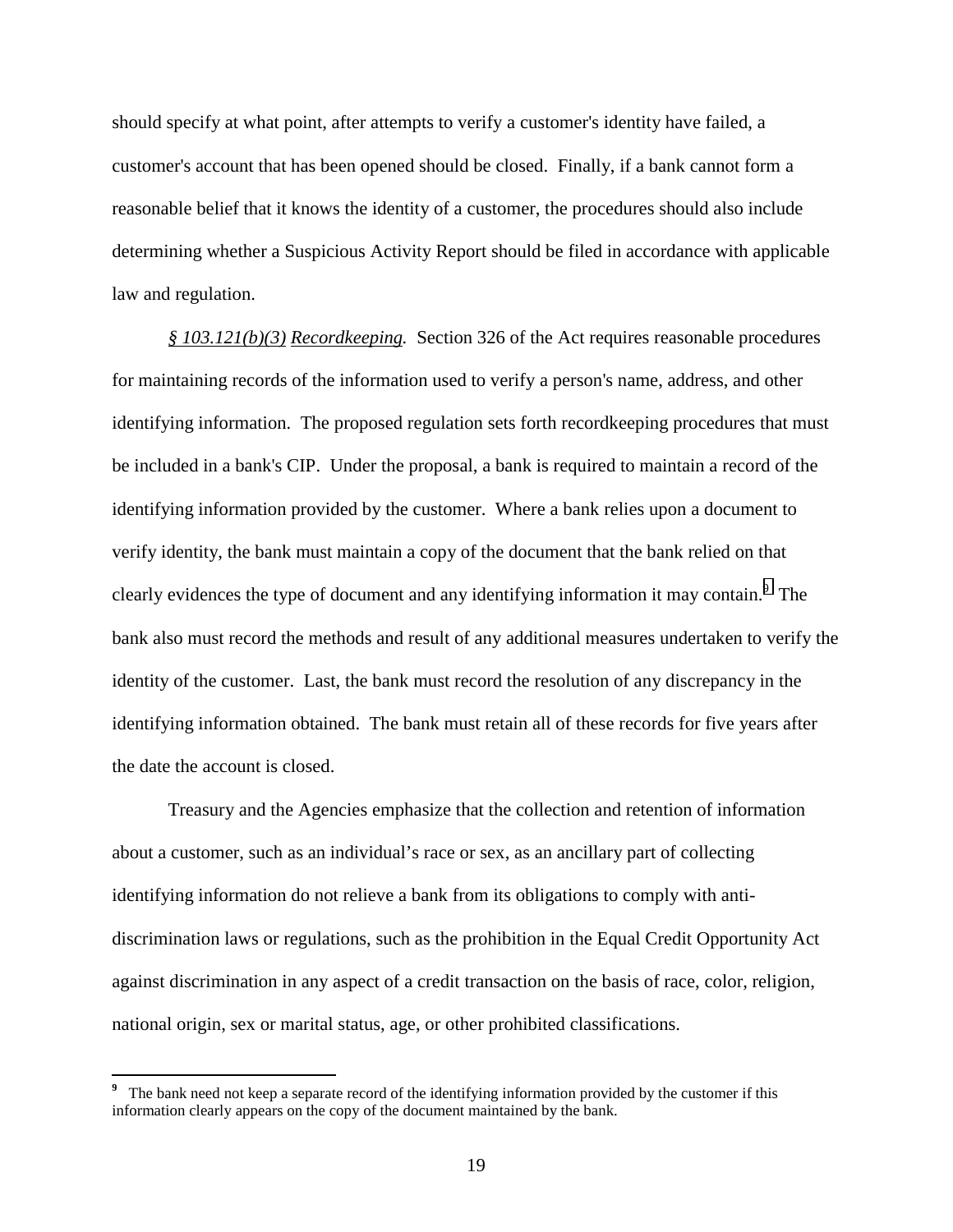Nothing in this proposed regulation modifies, limits or supersedes section 101 of the Electronic Signatures in Global and National Commerce Act, Pub. L. 106-229, 114 Stat. 464 (15 U.S.C. 7001) (E-Sign Act). Thus, a bank may use electronic records to satisfy the requirements of this regulation, as long as the records are accurate and remain accessible in accordance with 31 CFR 103.38(d).

*§ 103.121(b)(4) Comparison with Government Lists.* Section 326 of the Act also requires reasonable procedures for determining whether the customer appears on any list of known or suspected terrorists or terrorist organizations provided to the bank by any government agency. The proposed rule implements this requirement and clarifies that the requirement applies only with respect to lists circulated by the Federal government.

In addition, the proposed rule states that the procedures must ensure that the bank follows all Federal directives issued in connection with such lists. This provision makes clear that a bank must have procedures for responding to circumstances when the bank determines that a customer is named on a list.

*§ 103.121(b)(5) Customer Notice.* Section 326 of the Act states that customers of financial institutions shall be required to comply with the identity verification procedures described above "after being given adequate notice." Therefore, a bank's CIP must include procedures for providing bank customers with adequate notice that the bank is requesting information to verify their identity. A bank may satisfy the notice requirement by generally notifying its customers about the procedures the bank must comply with to verify their identities. For example, the bank may post a sign in its lobby or provide customers with any other form of written or oral notice. If an account is opened electronically, such as through an Internet website, the bank may also provide notice electronically.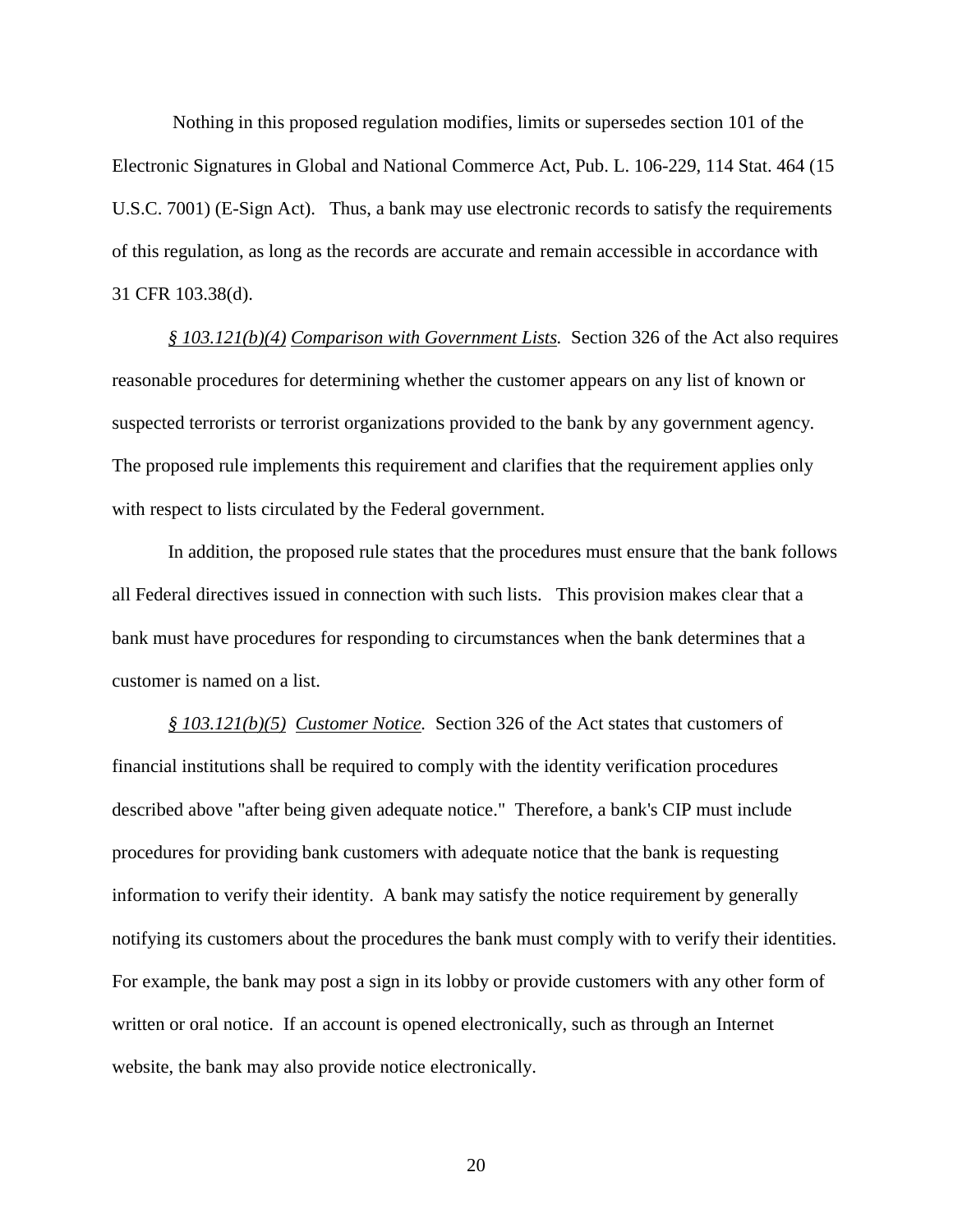*§ 103.121(c) Exemptions*. Section 326 states that the Secretary (and, in the case of section 4(k) institutions, the appropriate Federal functional regulator, as defined in section  $103.120(a)(2)$ , may by regulation or order, exempt any financial institution or type of account from the requirements of this regulation in accordance with such standards and procedures as the Secretary may prescribe.

Under the proposed rule, the appropriate Federal functional regulator, with the concurrence of Treasury, may by order or regulation exempt any bank or type of account from the requirements of this section. In issuing such exemptions, the Federal functional regulator and the Treasury shall consider whether the exemption is consistent with the purposes of the Bank Secrecy Act, consistent with safe and sound banking, and in the public interest. The Federal functional regulator and Treasury also may consider other necessary and appropriate factors.

*§ 103.121(d) Other Information Requirements Unaffected*. This section provides that nothing in section 103.121 shall be construed to relieve a bank of its obligations to obtain, verify, or maintain information in connection with an account or transaction that is required by another provision in part 103. For example, if an account is opened with a deposit of more than \$10,000 in cash, the bank opening the account must comply with the customer identification requirements in section 103.121, as well as with the provisions of section 103.22, which require that certain information concerning the transaction be reported by filing a Cash Transaction Report (CTR).

#### **B. Conforming Amendments to 31 CFR 103.34**

Current section 103.34(a) sets forth customer identification requirements when certain types of deposit accounts are opened. Generally, sections 103.34(a)(1) and (2) require a bank, within 30 days after certain deposit accounts are opened, to secure and maintain a record of the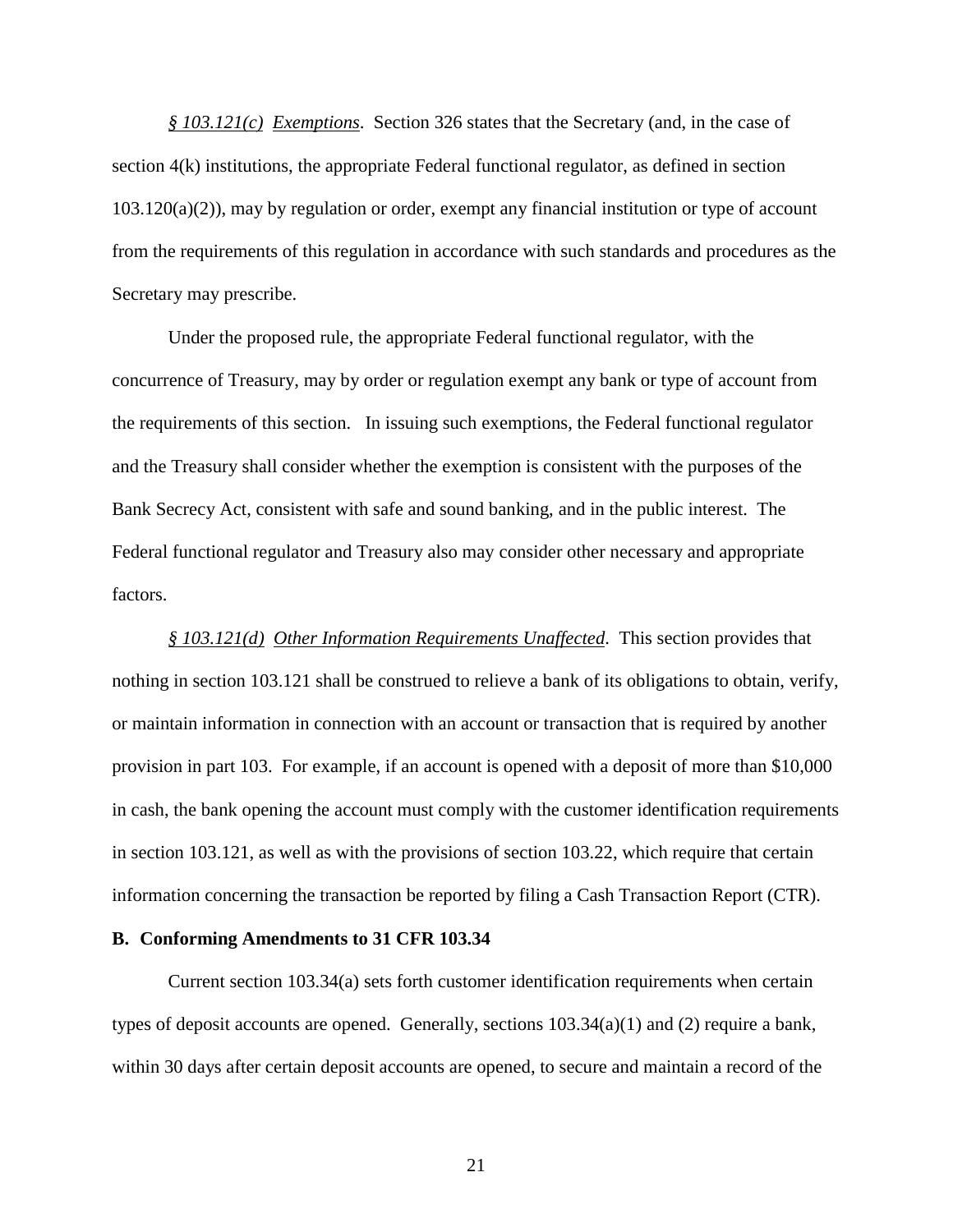taxpayer identification number of the customer involved. If the bank is unable to obtain the taxpayer identification number within 30 days (or a longer time if the person has applied for a taxpayer identification number), it need take no further action under section 103.34 concerning the account if it maintains a list of the names, addresses, and account numbers of the persons for which it was unable to secure taxpayer identification numbers, and provides that information to the Secretary upon request. In the case of a non-resident alien, the bank is required to record the person's passport number or a description of some other government document used to determine identification. Treasury and the Agencies believe that the requirements of section 103.34(a)(1) and (2) are inconsistent with the intent and purpose of section 326 of the Act and incompatible with proposed section 103.121.

Section 103.34(a)(3) currently provides that a bank need not obtain a taxpayer identification number with respect to specified categories of persons<sup>10</sup> opening certain deposit accounts. This proposed rule does not contain any exemptions from the CIP requirements.

Treasury and the Agencies are requesting comments on whether any of these exemptions should apply in the context of the proposed CIP requirements in light of the intent and purpose of section 326 of the Act.

 $\overline{a}$ 

 $10$  The exemption applies to (i) agencies and instrumentalities of Federal, State, local, or foreign governments; (ii) judges, public officials, or clerks of courts of record as custodians of funds in controversy or under the control of the court; (iii) aliens who are ambassadors; ministers; career diplomatic or consular officers; naval, military, or other attaches of foreign embassies and legations; and members of their immediate families; (iv) aliens who are accredited representatives of certain international organizations, and their immediate families; (v) aliens temporarily residing in the United States for a period not to exceed 180 days; (vi) aliens not engaged in a trade or business in the United States who are attending a recognized college or university, or any training program supervised or conducted by an agency of the Federal Government; (vii) unincorporated subordinate units of a tax exempt central organization that are covered by a group exemption letter; (viii) a person under 18 years of age, with respect to an account opened as part of a school thrift savings program, provided the annual interest is less than \$10; (ix) a person opening a Christmas club, vacation club, or similar installment savings program, provided the annual interest is less than \$10; and (x) non-resident aliens who are not engaged in a trade or business in the United States.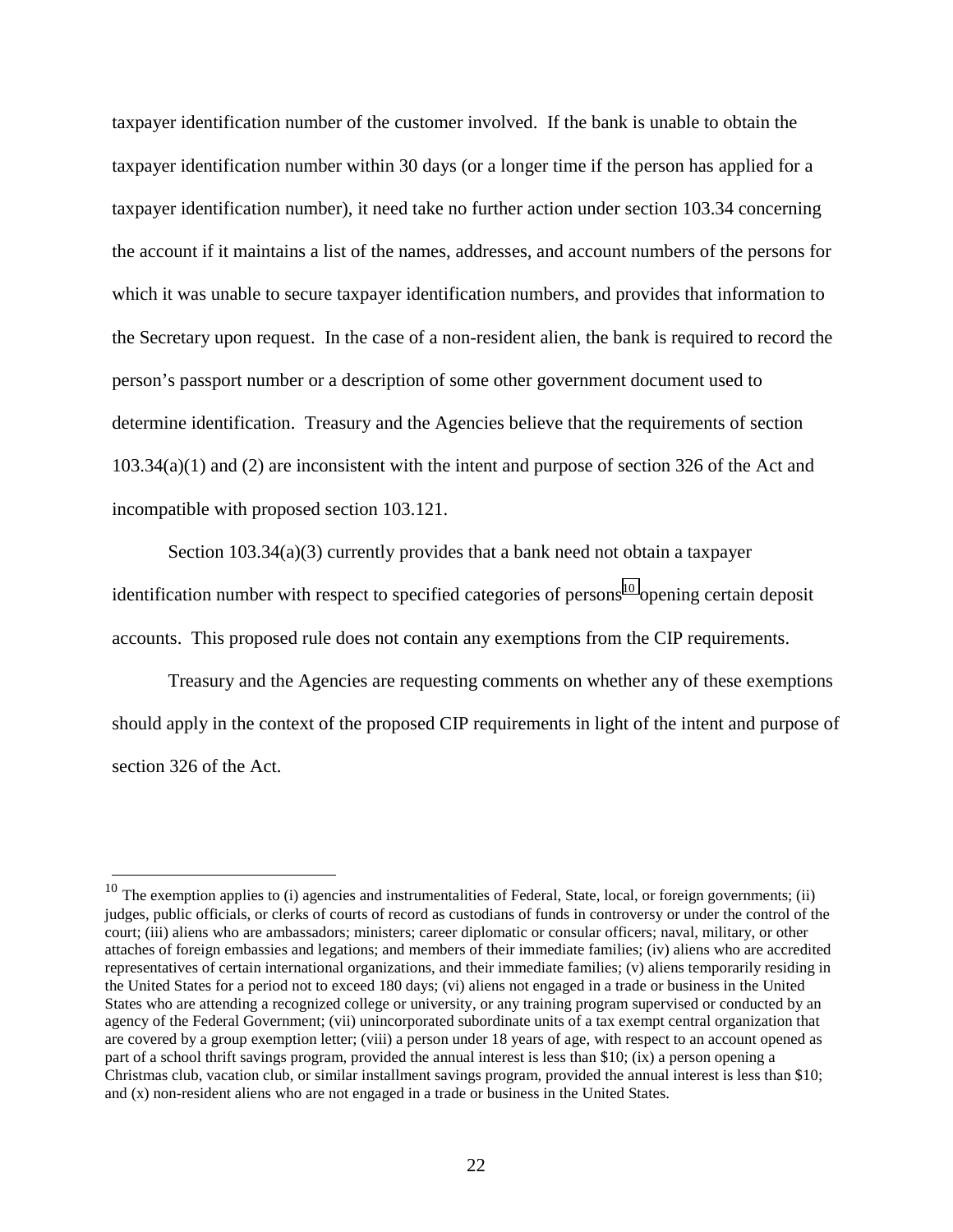Section 103.34(a)(4) provides that section 6109 of the Internal Revenue Code and the rules and regulations of the Internal Revenue Service (IRS) promulgated thereunder shall determine what constitutes a taxpayer identification number. This provision is continued in proposed section  $103.121(a)(8)$ . Section  $103.34(a)(4)$  also provides that IRS rules shall determine whose number shall be obtained in the case of multiple account holders. Treasury and the Agencies believe that this provision is inconsistent with section 326 of the Act, which requires that banks verify the identity of "any" person seeking to open an account.

For these reasons, Treasury, under its own authority, is proposing to repeal section 103.34(a).

Section 103.34(b) sets forth certain recordkeeping requirements for banks. Among other things, section 103.34(b)(1) requires a bank to keep "any notations, if such are normally made, of specific identifying information verifying the identity of [a person with signature authority over an account] (such as a driver's license number or credit card number)." Treasury and the Agencies believe that the quoted language in section  $103.34(b)(1)$  is inconsistent with the requirements of proposed section 103.121. For this reason, Treasury, under its own authority, is proposing to delete the quoted language.

#### **C. Technical Amendment to 31 CFR 103.11(j)**

Section 103.11(j), which defines the term "deposit account," contains an obsolete reference to the definition of "transaction account," which is defined in section 103.11(hh). Under its own authority, Treasury is proposing to correct this reference.

#### **III. Request for Comments**

Treasury and the Agencies invite comment on all aspects of this rulemaking, and specifically seek comment on the following issues: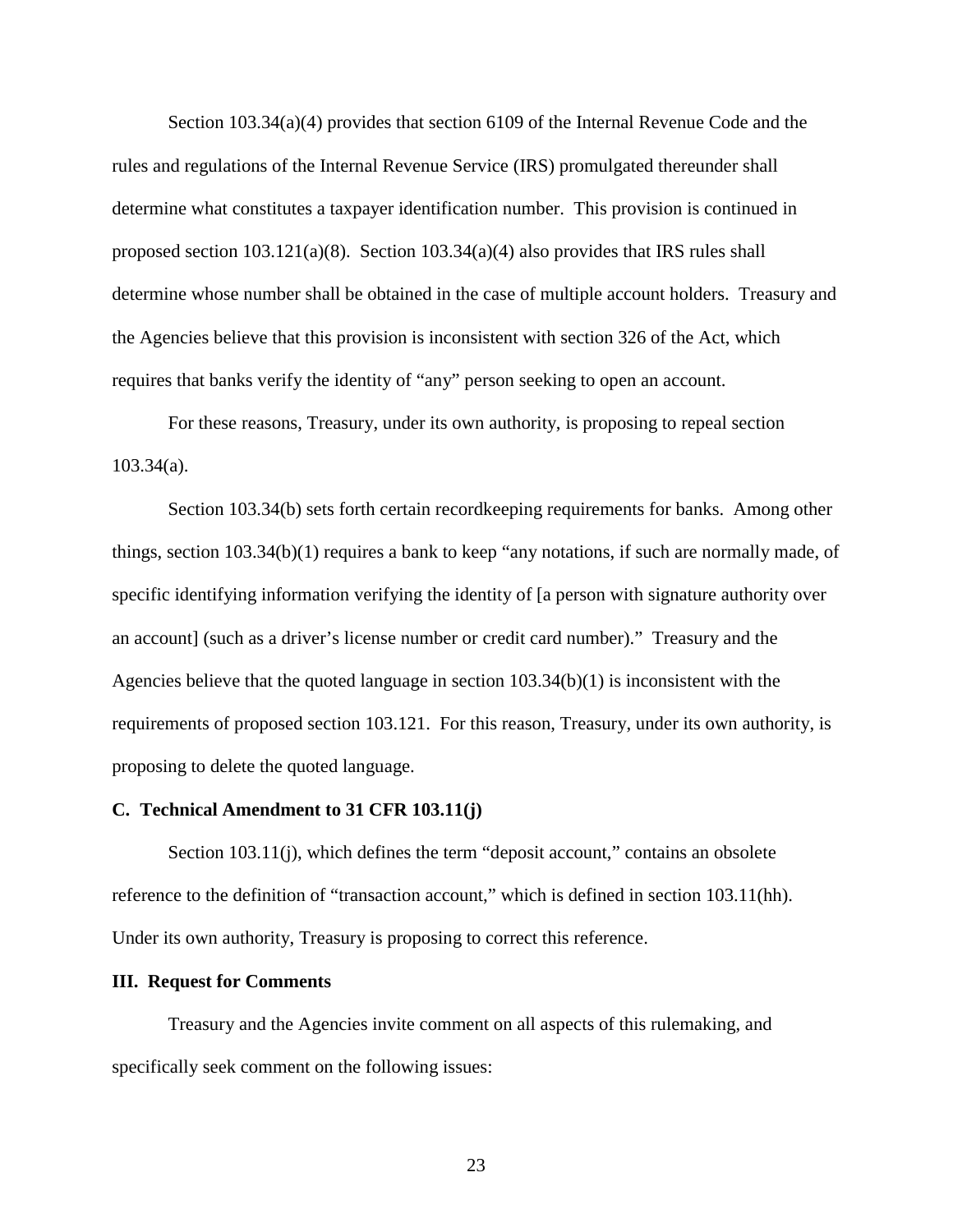1. Whether the proposed definition of "account" is appropriate and whether other examples of accounts should be added to the regulatory text.

2. How the proposed regulation should apply to various types of accounts that are designed to allow a customer to transact business immediately.

3. Whether the definition of "bank" in the proposed regulation should be amended with respect to the foreign branches of banks by (i) excluding foreign branches or (ii) clarifying that a foreign branch must comply only to the extent that the bank's program does not contravene applicable local law. Treasury and the Agencies request that commenters cite and describe any potentially conflicting foreign laws that may apply to the foreign branches of banks.

Comment is requested on this issue because Treasury and the Agencies recognize that interpreting the BSA to apply to the foreign branch of a U.S. depository institution could cause practical and legal problems for that institution if the branch has a conflicting obligation under applicable local law. The regulation, if adopted as proposed, may place a foreign branch in a position of potentially violating local law by implementing aspects of its bank's CIP, which is described more fully in the Supplemental Information, above.

4. Ways that banks can comply with the requirement that a bank obtain both the address of an individual's residence, and, if different, the individual's mailing address in situations involving individuals who lack a permanent address.

5. Whether non-U.S. persons that are not individuals will be able to provide a bank with the identifying information required in section 103.121(b)(2)(i)(D)(*2*), or whether other categories of identifying information should be added to this section to permit non-U.S. persons that are not individuals to open accounts. Commenters on this issue should suggest other means of identification that banks currently use or should use.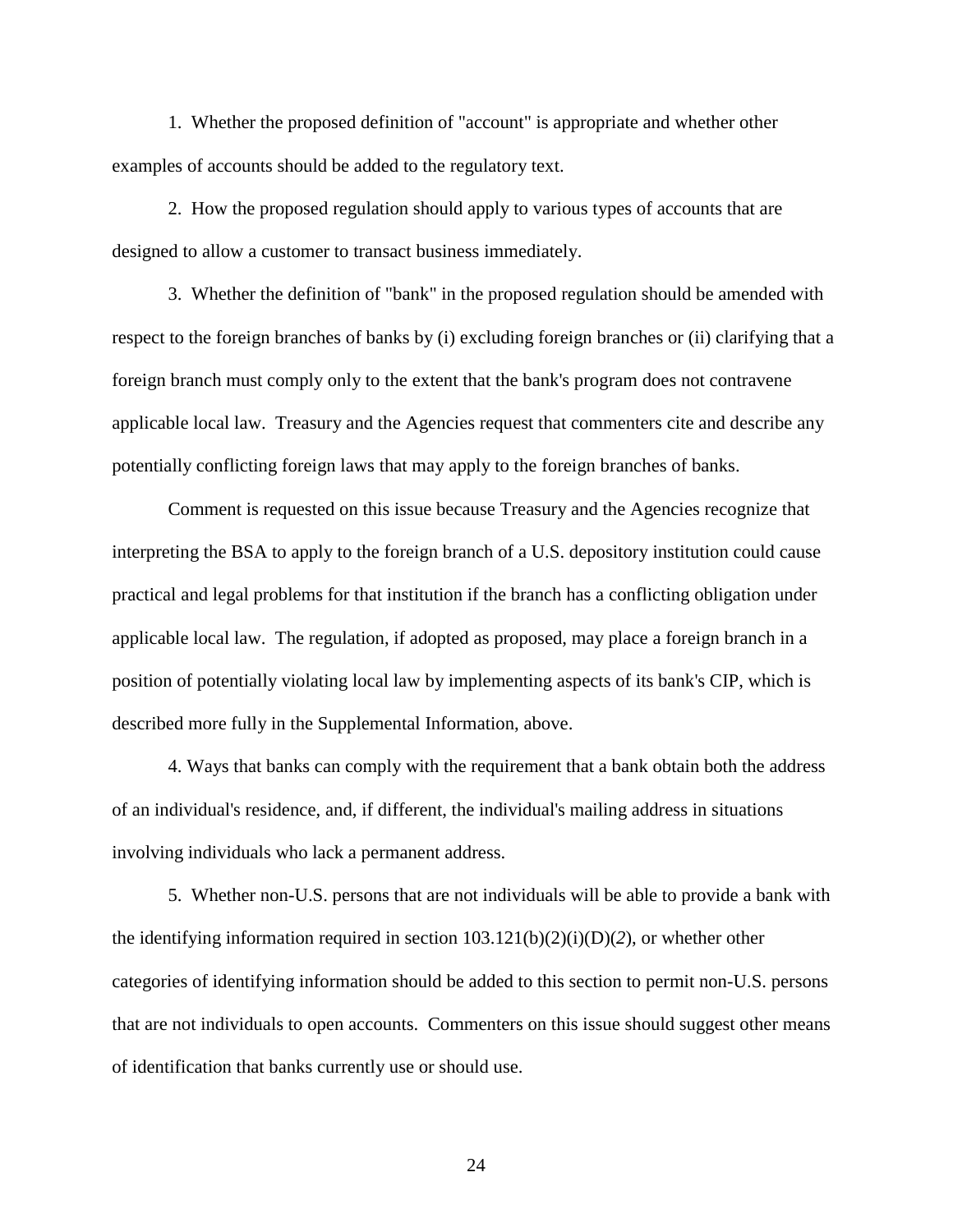6. Whether the proposed regulation will subject banks to conflicting State laws.

Treasury and the Agencies request that commenters cite and describe any potentially conflicting State laws.

7. The extent to which the verification procedures required by the proposed regulation make use of information that banks currently obtain in the account opening process. Treasury and the Agencies note that the legislative history of section 326 indicates that Congress intended "the verification procedures prescribed by Treasury [to] make use of information currently obtained by most financial institutions in the account opening process." See H.R. Rep. No. 107- 250, pt. 1, at 63 (2001).

8. Whether any of the exemptions from the customer identification requirements contained in current section 103.34(a)(3) should be continued in section 103.121(c). In this regard, Treasury and the Agencies request that commenters address the standards set forth in proposed section 103.121(c) (as well as any other appropriate factors).

#### **IV. Solicitation of Comments on Use of Plain Language**

Section 722 of the Gramm-Leach-Bliley Act, Pub. L. 106-102, sec. 722, 113 Stat. 1338, 1471 (Nov. 12, 1999), requires the OCC, Board, FDIC, and OTS to use plain language in all proposed and final rules published after January 1, 2000. Therefore, these agencies specifically invite your comments on how to make this proposal easier to understand. For example:

• Have we organized the material to suit your needs? If not, how could this material be better organized?

• Are the requirements in the proposed regulation clearly stated? If not, how could the regulation be more clearly stated?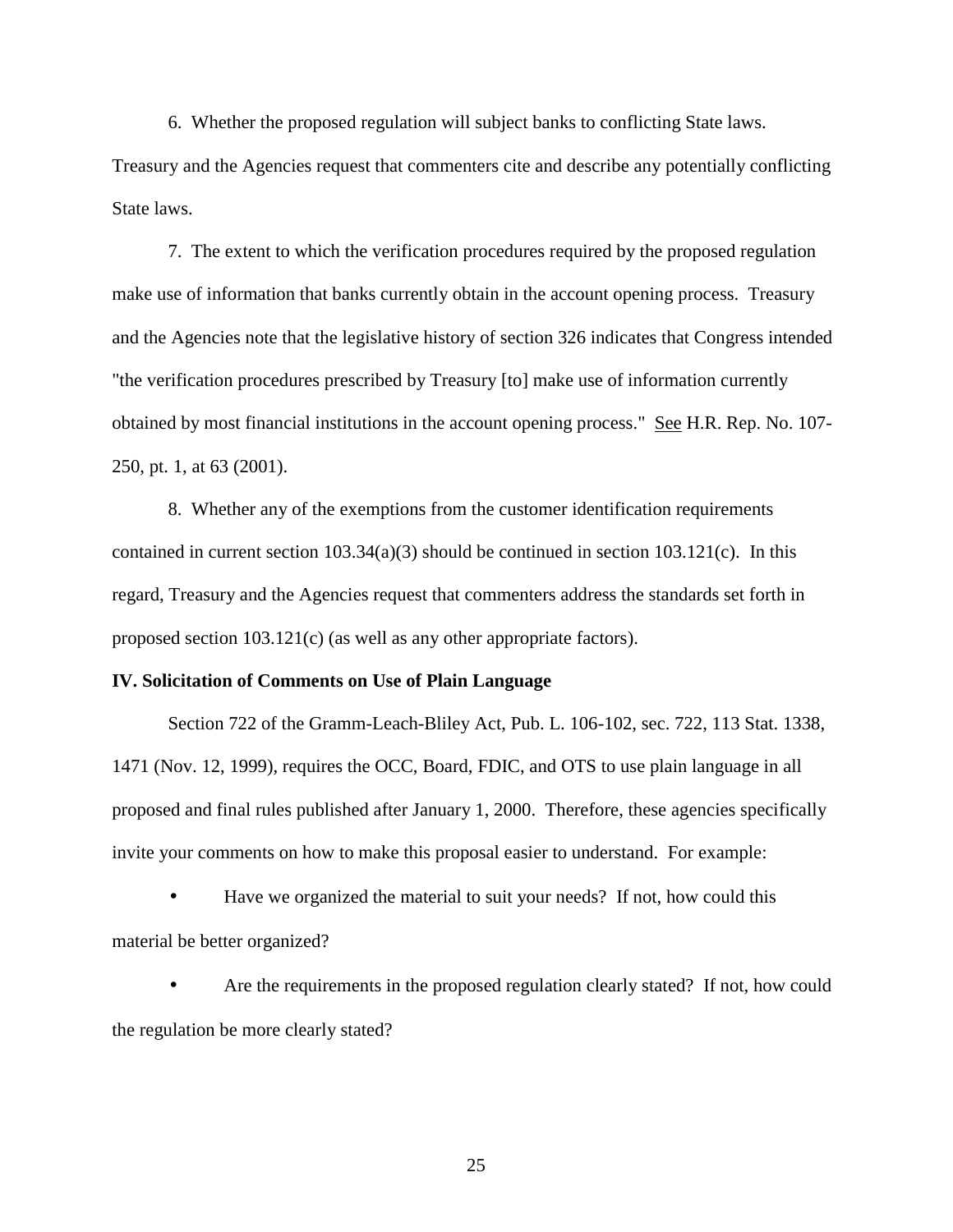• Does the proposed regulation contain language or jargon that is not clear? If so, which language requires clarification?

• Would a different format (grouping and order of sections, use of headings,

paragraphing) make the regulation easier to understand? If so, what changes to the format would make the regulation easier to understand?

• What else could we do to make the regulation easier to understand?

## **V. Regulatory Flexibility Act**

 $\overline{a}$ 

When an agency issues a rulemaking proposal, the Regulatory Flexibility Act (RFA) requires the agency to "prepare and make available for public comment an initial regulatory flexibility analysis" unless the agency certifies that the rule will not have a "significant economic impact on a substantial number of small entities."  $5 \text{ U.S.C. } 603, 605(b).$ <sup>11</sup>

The Agencies have reviewed the impact of this proposed rule on small banks. Treasury and the Agencies certify that the proposed rule will not have a significant economic impact on a substantial number of small entities. The requirements of the proposed rule closely parallel the requirements for customer identification programs mandated by section 326 of the Act.

Moreover, Treasury and the Agencies believe that banks already have implemented prudential business practices and anti-money laundering programs that involve the key controls that would be required in a customer identification program in accordance with the proposed regulation. First, all banks already undertake extensive measures to verify the identity of their customers as a matter of good business practice. In addition, banks already must have anti-

 $11$  The RFA defines the term "small entity" in 5 U.S.C. 601 by reference to the definitions published by the Small Business Administration (SBA). The SBA has defined a "small entity" for banking purposes as a bank or savings institution with less than \$150 million in assets. See 13 CFR 121.201. The NCUA defines "small credit union" as those under \$1 million in assets. Interpretive Ruling and Policy Statement No. 87-2, Developing and Reviewing Government Regulations (52 FR 35231, September 18, 1987).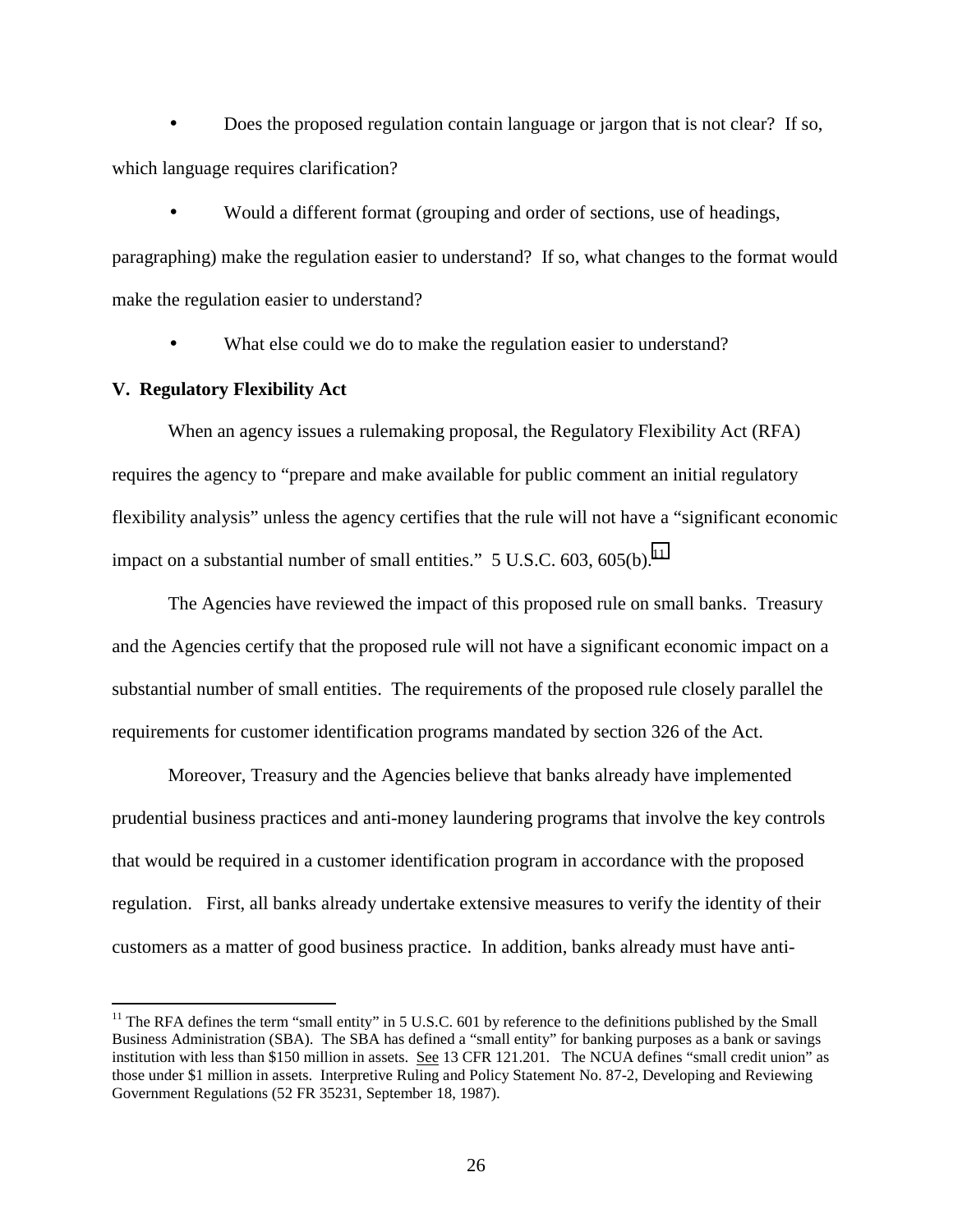money laundering programs that include procedures for identification, verification, and documentation of customer information.<sup>12</sup>

Second, banks already should have compliance programs in place to check lists provided by the Federal government of known and suspected terrorists and terrorist organizations. Currently, banks are prohibited from engaging in transactions involving certain foreign countries or their nationals under rules issued by the Office of Foreign Assets Control (OFAC). See 31 CFR 500. Banks should already have compliance programs in place to ensure that they do not violate OFAC rules. Treasury and the Agencies understand that many banks, including small banks, have instituted programs to check other lists provided to them by the Federal government following the events of September 11, 2001. Treasury and the Agencies believe that all banks have access to a variety of resources, such as computer software packages, that enable them to check lists provided by the Federal government.

Third, Treasury and the Agencies believe the provision in the proposed rule that requires a bank to provide adequate notice to its customers that it is requesting information to verify their identity will impose minimal costs on banks. Banks may elect to satisfy that requirement through a variety of low-cost measures, such as by posting a sign in the bank's lobby or providing any other form of written or oral notice.

The recordkeeping requirements similarly may impose some costs on banks, if, for example, some of the information that must be maintained as a consequence of implementing customer identification programs is not already retained. Treasury and the Agencies believe that the compliance burden, if any, is minimized for banks, including small banks, because the proposed regulation vests a bank with the discretion to design and implement appropriate

 $\overline{a}$ 

 $12$  See footnote 3.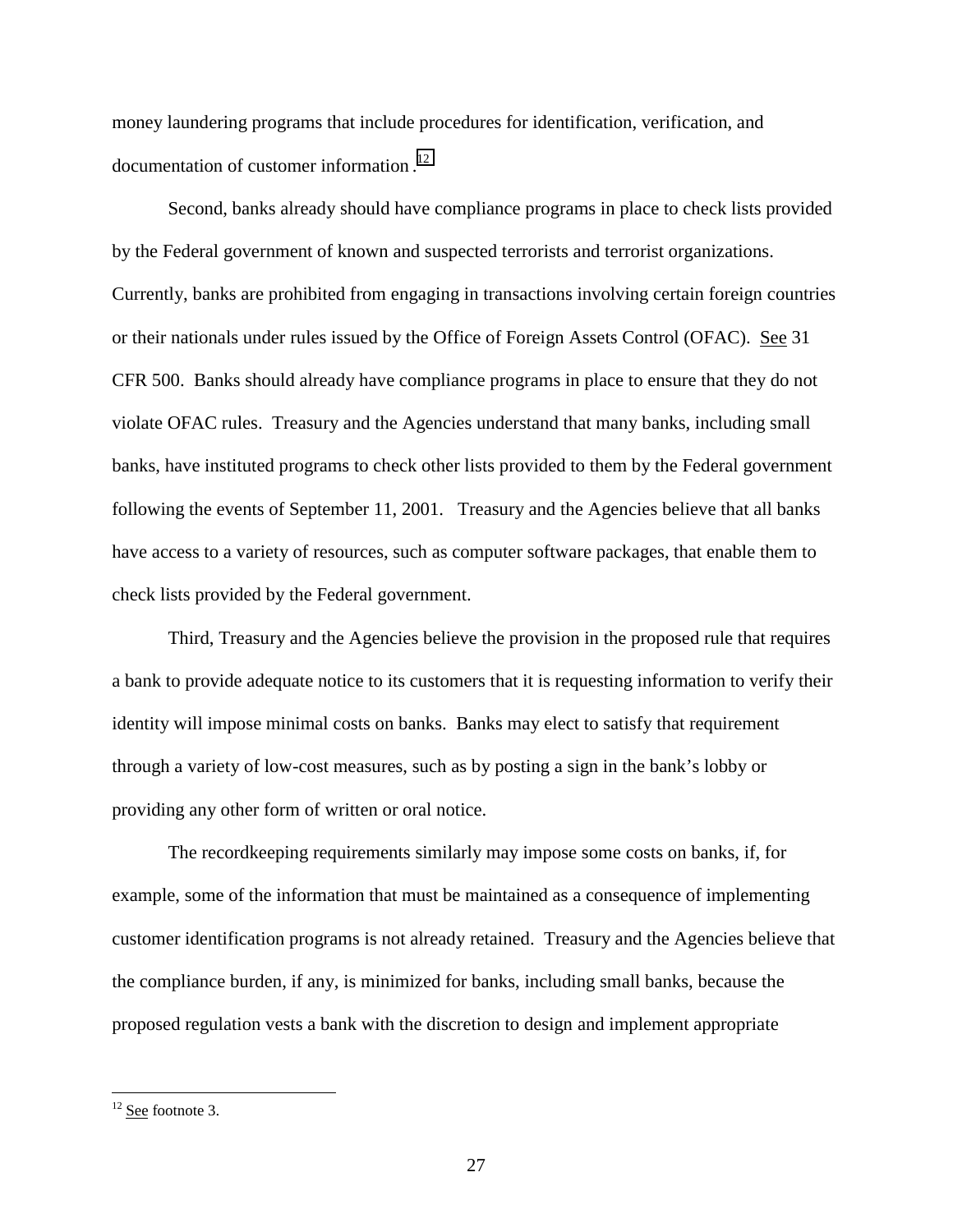recordkeeping procedures, including allowing banks to maintain electronic records in lieu of (or in combination with) paper records.

Finally, Treasury and the Agencies believe that the flexibility incorporated into the proposed rule will permit each bank to tailor its CIP to fit its own size and needs. In this regard, Treasury and the Agencies believe that expenditures associated with establishing and implementing a CIP will be commensurate with the size of a bank. If a bank is small, the burden to comply with the proposed rule should be *de minimis*.

#### **VI. Paperwork Reduction Act**

The proposed rule contains recordkeeping and disclosure requirements that are subject to the Paperwork Reduction Act of 1995 (44 U.S.C. 3501 *et seq*.). In summary, the proposed rule requires banks to implement reasonable procedures to (1) maintain records of the information used to verify the person's identity and (2) provide notice of these procedures to customers. These recordkeeping and disclosure requirements are required under section 326 of the Act.

The proposed rule applies only to a financial institution that is a "bank" as defined in 31 CFR 103.11(c),<sup>13</sup> and any foreign branch of an insured bank. The proposed rule requires each bank to establish a written CIP that must include recordkeeping procedures (proposed section  $103.121(b)(3)$ ) and procedures for providing customers with notice that the bank is requesting information to verify their identity (proposed section 103.121(b)(5)).

 The proposed rule requires a bank to maintain a record of (1) the identifying information provided by the customer, the type of identification document(s) reviewed, if any, the identification number of the document(s), and a copy of the identification document(s); (2) the means and results of any additional measures undertaken to verify the identity of the customer; and (3) the resolution of any discrepancy in the identifying information obtained. These records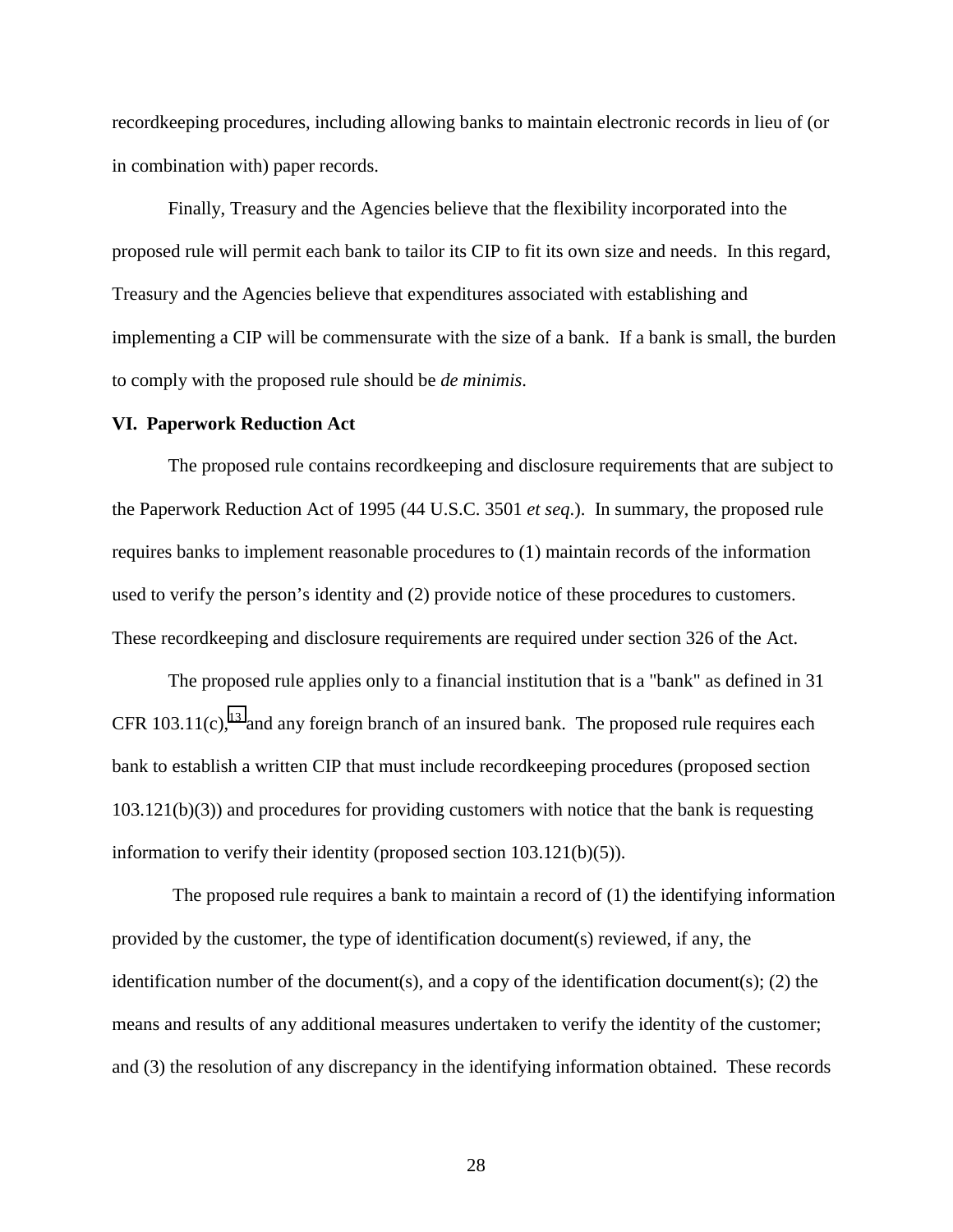must be maintained at the bank for five years after the date the account is closed (proposed section 103.121(b)(3)). Treasury and the Agencies believe that little burden is associated with the record keeping requirements outlined in proposed section  $103.121(b)(2)$ , because such recordkeeping is a usual and customary business practice. In addition, banks already must keep similar records to comply with existing regulations in 31 CFR part 103 (see, e.g., 31 CFR 103.34, requiring certain records for each deposit or share account opened).

The proposed rule also requires banks to give customers "adequate notice" of the identity verification procedures (proposed section  $103.121(b)(5)$ ). A bank may satisfy the notice requirement by posting a sign in the lobby or providing customers with any other form of written or oral notice. If the account is opened electronically, the bank may provide the notice electronically. Treasury and the Agencies believe that nominal burden is associated with the disclosure requirement outlined in proposed section 103.121(b)(5). This section requires a bank to notify its customers about the procedures the bank has implemented to verify their identities. However, a bank may choose among a variety of methods of providing adequate notice and may select the least burdensome method, given the circumstances under which customers seek to open new accounts.

A person is not required to respond to a collection of information unless it displays a currently valid Office of Management and Budget (OMB) control number. The collection of information requirements contained in the proposed rule have been submitted to the OMB by Treasury in accordance with the Paperwork Reduction Act of 1995 (44 U.S.C. 3507).

The institutions subject to these requirements include national banks and Federal branches and agencies (OCC financial institutions); state member banks and branches and agencies of foreign banks (Board financial institutions); insured state nonmember banks (FDIC

<sup>&</sup>lt;sup>13</sup> This definition includes banks, thrifts, and credit unions.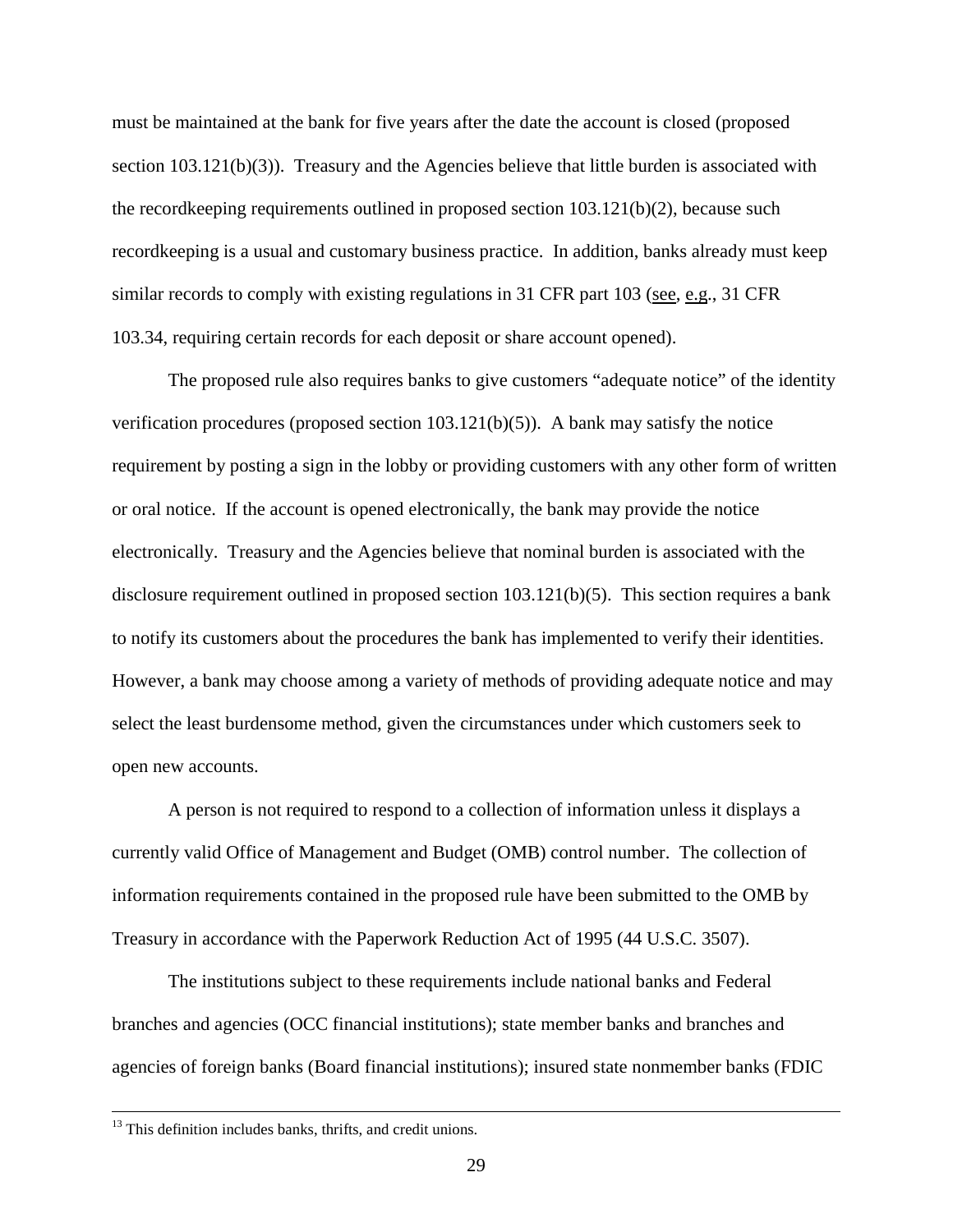financial institutions); savings associations (OTS financial institutions); and federally insured credit unions (NCUA financial institutions).

Estimated number of OCC financial institutions: 2,289.

Estimated number of Board financial institutions: 1,188.

Estimated number of FDIC financial institutions: 5,500.

Estimated number OTS financial institutions: 1,020.

Estimated number of NCUA financial institution: 9,944.

Estimated average annual burden for the recordkeeping requirements of the proposed rule per each financial institution respondent: 10 hours.

Estimated average annual burden for the disclosure requirements of the proposed rule per each financial institution respondent: 1 hour.

Estimated total annual recordkeeping and disclosure burden: 219,351 hours.

Treasury and the Agencies request public comment on all aspects of the recordkeeping and disclosure requirements contained in this proposed rule, including how burdensome it would be for banks to comply with these requirements. Also, Treasury and the Agencies request comment on whether the banks are currently maintaining the records requested in proposed section 103.121(b)(2). Treasury and the Agencies also invite comment on:

(1) Whether the collections of information contained in the notice of proposed rulemaking are necessary for the proper performance of each agency's functions, including whether the information has practical utility;

(2) The accuracy of each agency's estimate of the burden of the proposed information collections;

(3) Ways to enhance the quality, utility, and clarity of the information to be collected;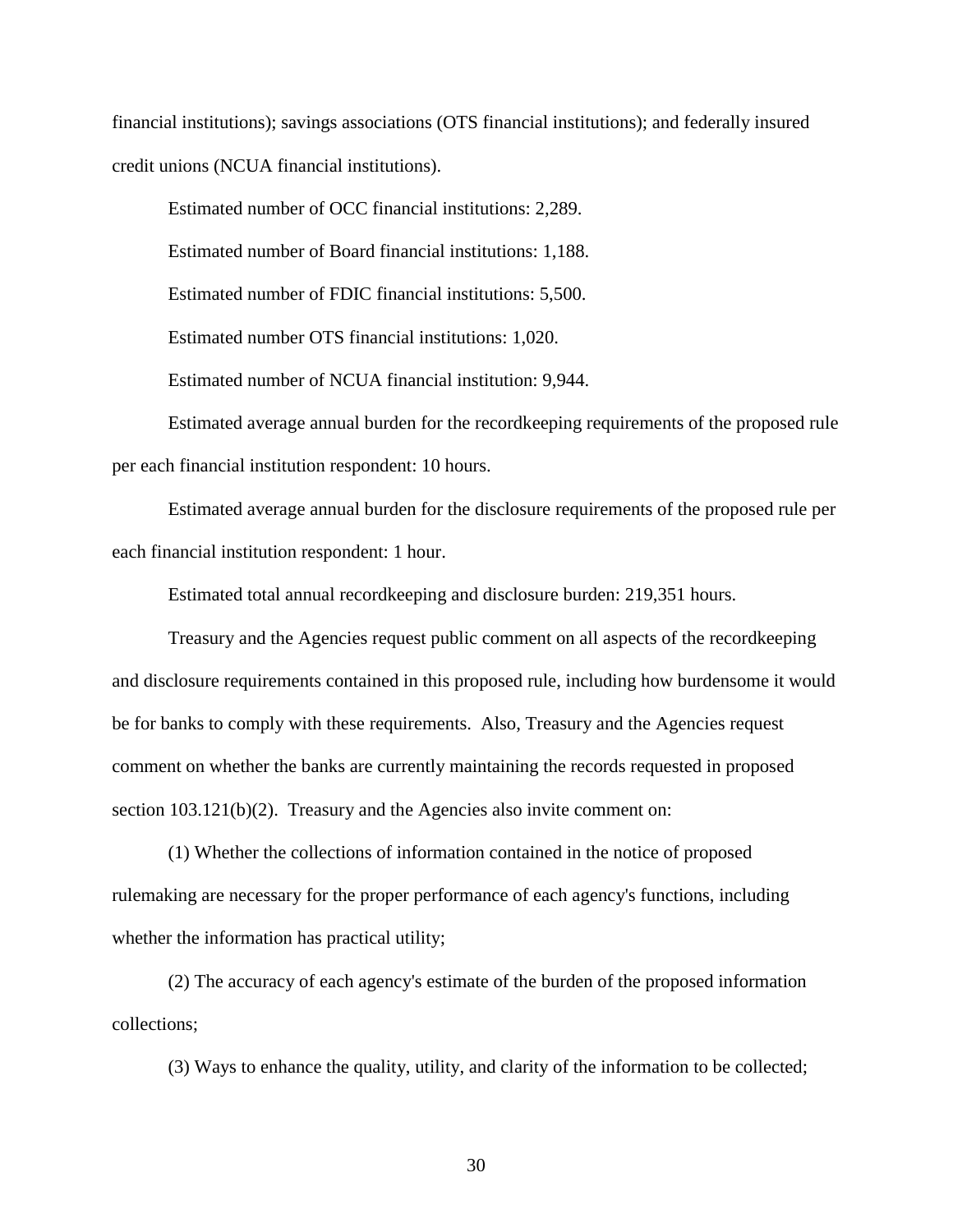(4) Ways to minimize the burden of the information collections on respondents, including the use of automated collection techniques or other forms of information technology; and

(5) Estimates of capital or start-up costs and costs of operation, maintenance, and purchases of services to provide information.

Comments concerning the recordkeeping and disclosure requirements in the proposed rule should be sent (preferably by fax (202-395-6974)) to Desk Officer for the Department of the Treasury, Office of Information and Regulatory Affairs, Office of Management and Budget, Paperwork Reduction Project (1506), Washington, DC 20503 (or by the Internet to jlackeyj@omb.eop.gov), with a copy to FinCEN by mail or the Internet at the addresses previously specified.

#### **VII. Executive Order 12866**

Treasury, the OCC, and OTS have determined that this proposal is not a "significant regulatory action" under Executive Order 12866. The rule follows closely the requirements of section 326 of the Act.

Treasury, the OCC, and OTS believe that national banks and savings associations already have procedures in place that fulfill most of the requirements of the proposed regulation. First, the procedures are a matter of good business practice. Second, national banks and savings associations already are required to have BSA compliance programs that address many of the requirements detailed in this notice of proposed rulemaking. Third, banks and savings associations should already have compliance programs in place to ensure they comply with OFAC rules prohibiting transactions with certain foreign countries or their nationals.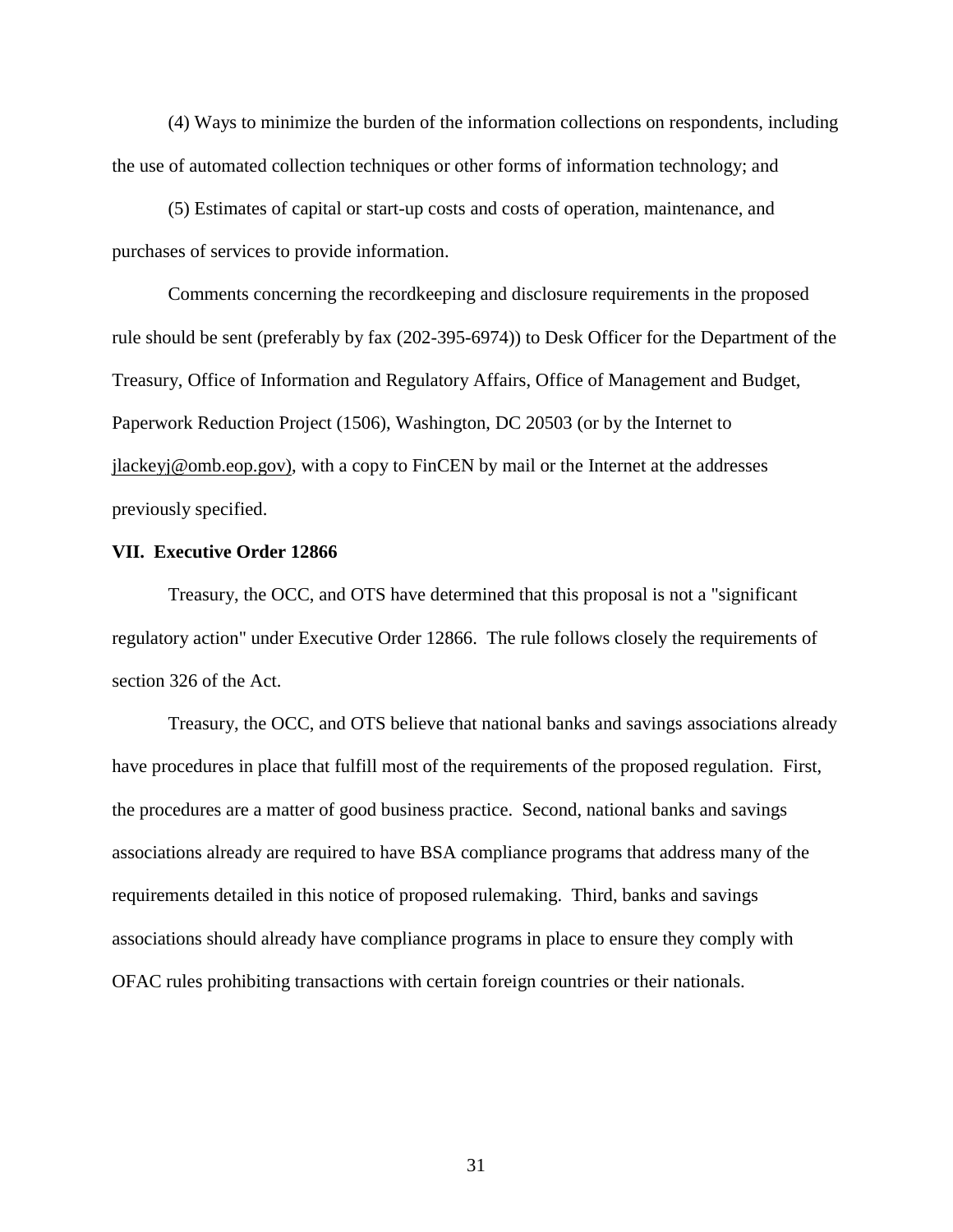Treasury, the OCC, and OTS invite national banks, the thrift industry, and the public to provide any cost estimates and related data that they think would be useful in evaluating the overall costs of the rule.

For these reasons, and for the reasons discussed elsewhere in this preamble, Treasury, the OCC, and OTS believe that the burden stemming from this rulemaking will not cause the proposed rule to be a "significant regulatory action."

## **Lists of Subjects in 31 CFR Part 103**

Administrative practice and procedure, Authority delegations (Government agencies), Banks, banking, Brokers, Currency, Foreign banking, Foreign currencies, Gambling, Investigations, Law enforcement, Penalties, Reporting and recordkeeping requirements, Securities.

## **Authority and Issuance**

For the reasons set forth in the preamble, part 103 of title 31 of the Code of Federal Regulations is proposed to be amended as follows:

## **PART 103-FINANCIAL RECORDKEEPING AND REPORTING OF CURRENCY AND FOREIGN TRANSACTIONS**

1. The authority citation for part 103 is revised to read as follows:

**Authority:** 12 U.S.C. 1829b and 1951-1959; 31 U.S.C. 5311-5332; title III, sec. 312,

313, 314, 319, 326, 352 Pub L. 107-56, 115 Stat. 307, 12 U.S.C. 1818, 12 U.S.C. 1786(q).

2. Section 103.11(j) is amended by removing "paragraph (q)" and adding "paragraph  $(hh)$ ".

- 3. Section 103.34 is amended as follows:
- a. By removing paragraph (a);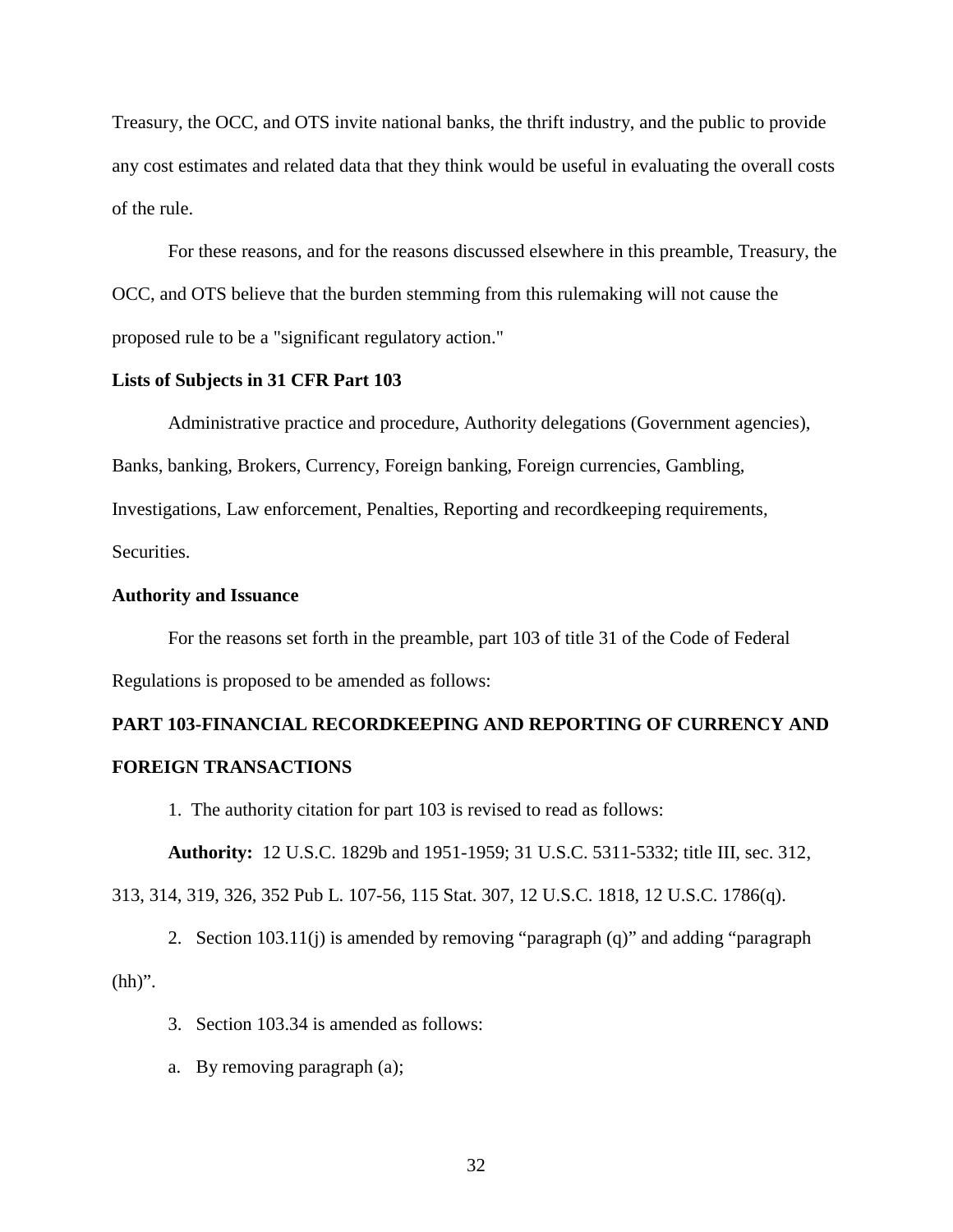b. By redesigating paragraph (b) introductory text and paragraphs  $(b)(1)$  through  $(b)(13)$ as introductory text and paragraphs (a) through (m), respectively.

c. In newly redesignated introductory text, by removing ", in addition," in the first sentence; and

d. In newly redesignated paragraph (a), by removing ", including any notations, if such are normally made, of specific identifying information verifying the identity of the signer (such as a driver's license number or credit card number)".

4. Subpart I of part 103 is amended by adding new section 103.121 to read as follows:

# **§ 103.121 Customer Identification Programs for banks, savings associations, and credit Unions.**

(a) Definitions. For purposes of this section:

(1) *Account* means each formal banking or business relationship established to provide ongoing services, dealings, or other financial transactions. For example, a deposit account, a transaction or asset account, and a credit account or other extension of credit would each constitute an account.

(2) *Bank* means a bank, as that term is defined in §103.11(c), that is subject to regulation by a Federal functional regulator, and any foreign branch of an insured bank.

(3) *Customer* means:

(i) Any person seeking to open a new account; and

(ii) Any signatory on the account at the time the account is opened, and any new signatory added thereafter.

(4) *Federal functional regulator* has the same meaning as provided in § 103.120(a)(2).

(5) *Person* has the same meaning as provided in § 103.11(z).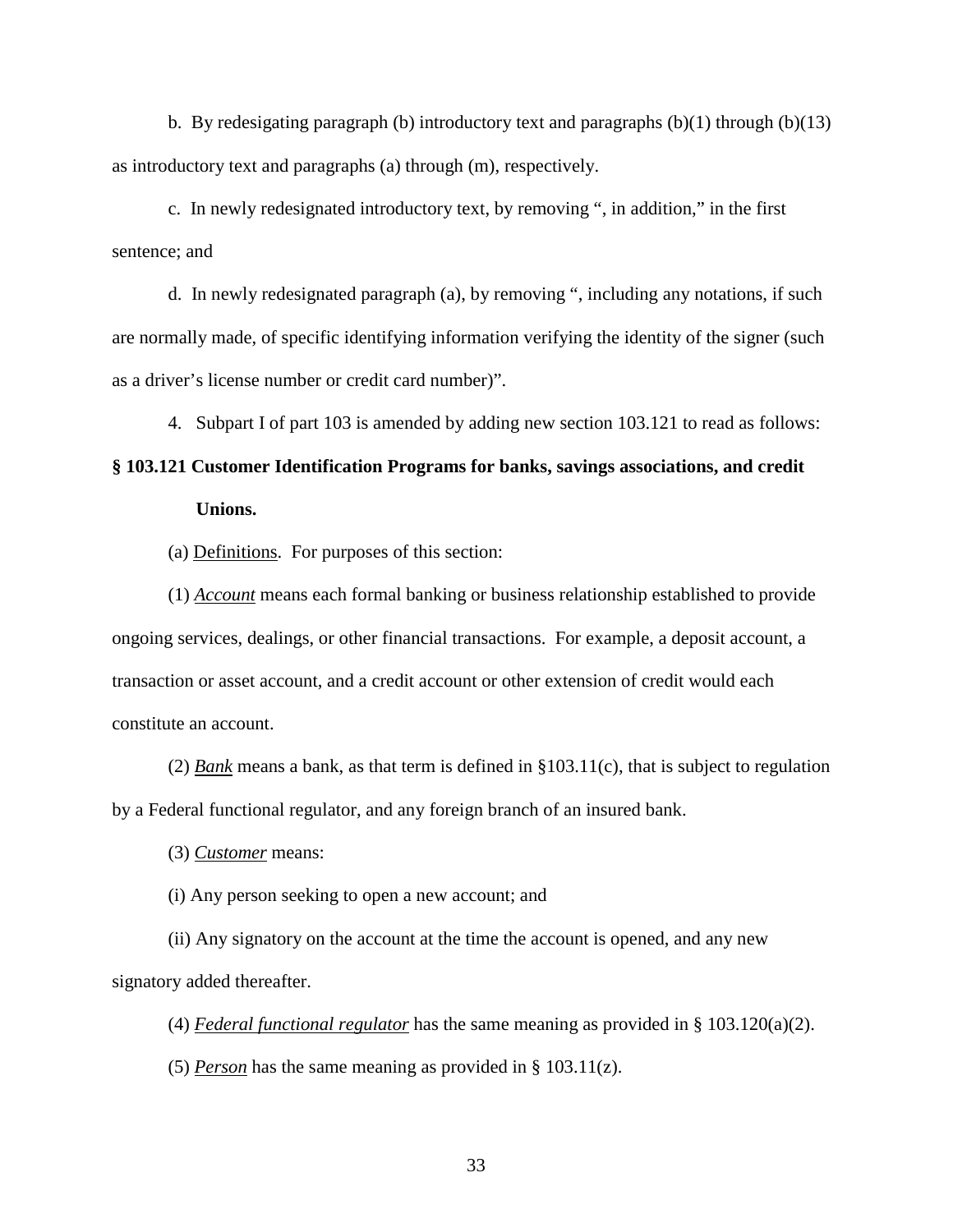(6) *U.S. person* means:

(i) A U.S. citizen; or

(ii) A corporation, partnership, trust, or person (other than an individual) that is established or organized under the laws of a State or the United States.

(7) *Non-U.S. person* means a person that is not a *U.S. person*.

(8) *Taxpayer identification number*. The provisions of section 6109 of the Internal Revenue Code of 1986 (26 U.S.C. 6109) and the regulations of the Internal Revenue Service promulgated thereunder shall determine what constitutes a taxpayer identification number.

(b) Customer Identification Program: minimum requirements.

(1) In general. A bank must implement a written Customer Identification Program (Program) that, at a minimum, includes each of the components of this section. The Program should be tailored to the bank's size, location and type of business. The bank's board of directors or a committee of the board must approve the Program. The Program must be a part of the bank's anti-money laundering program required under the regulations implementing 31 U.S.C. 5318(h), 12 U.S.C. 1818(s), and 12 U.S.C. 1786(q)(1).

(2) Identity verification procedures. The Program must include procedures for verifying the identity of each customer, to the extent reasonable and practicable. The procedures must be based on the bank's assessment of the risks presented by the various types of accounts maintained by the bank, the various methods of opening accounts provided by the bank, and the type of identifying information available, and must enable the bank to form a reasonable belief that it knows the true identity of the customer.

(i) Information required. (A) In General. The Program must contain procedures that specify the identifying information that the bank must obtain from each customer. Except as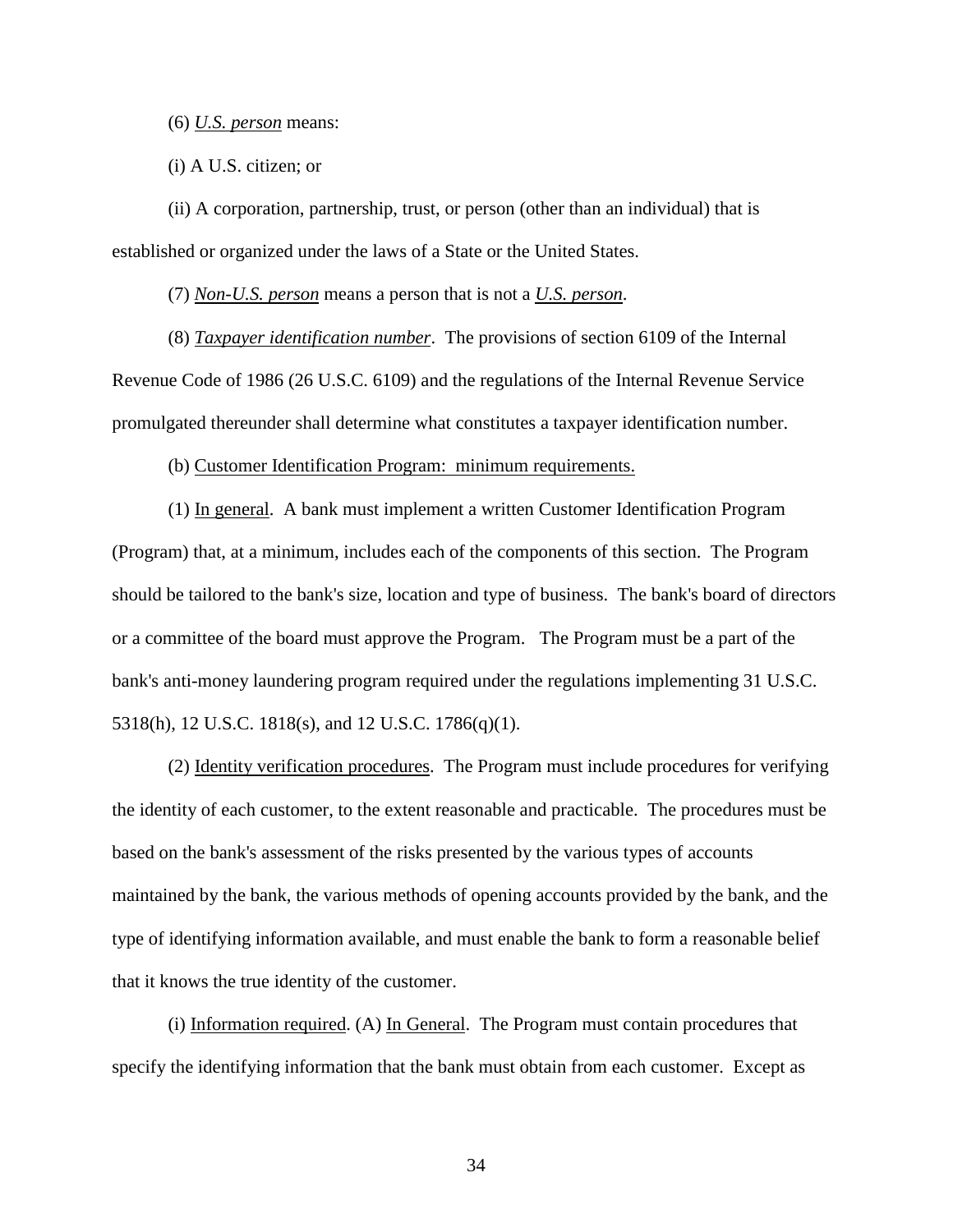permitted by paragraph  $(b)(2)(i)(B)$  of this section, at a minimum, a bank must obtain the following information prior to opening or adding a signatory to an account:

(1) Name;

(2) For individuals, date of birth;

(3) (i) For individuals, residence and, if different, mailing address; or

(ii) For persons other than individuals, such as corporations, partnerships, and trusts: principal place of business and, if different, mailing address;

(4) (i) For U.S. persons, a U.S. taxpayer identification number (e.g., social security number, individual taxpayer identification number, or employer identification number); or

(ii) For non-U.S. persons, one or more of the following: a U.S. taxpayer identification number; passport number and country of issuance; alien identification card number; or number and country of issuance of any other government-issued document evidencing nationality or residence and bearing a photograph or similar safeguard.

(B) Limited exception. The Program may permit the bank to open or add a signatory to an account for a person other than an individual (such as a corporation, partnership, or trust) that has applied for, but has not received, an employer identification number. However, in such a case, the bank must obtain a copy of the application before it opens or adds a signatory to the account and obtain the employer identification number within a reasonable period of time after it opens or adds a signatory to the account.

(ii) Verification. The Program must contain risk-based procedures for verifying the information obtained pursuant to paragraph  $(b)(2)(i)(A)$  of this section within a reasonable time after the account is established or a signatory is added to the account. A bank need not verify the information about an existing customer seeking to open a new account or who becomes a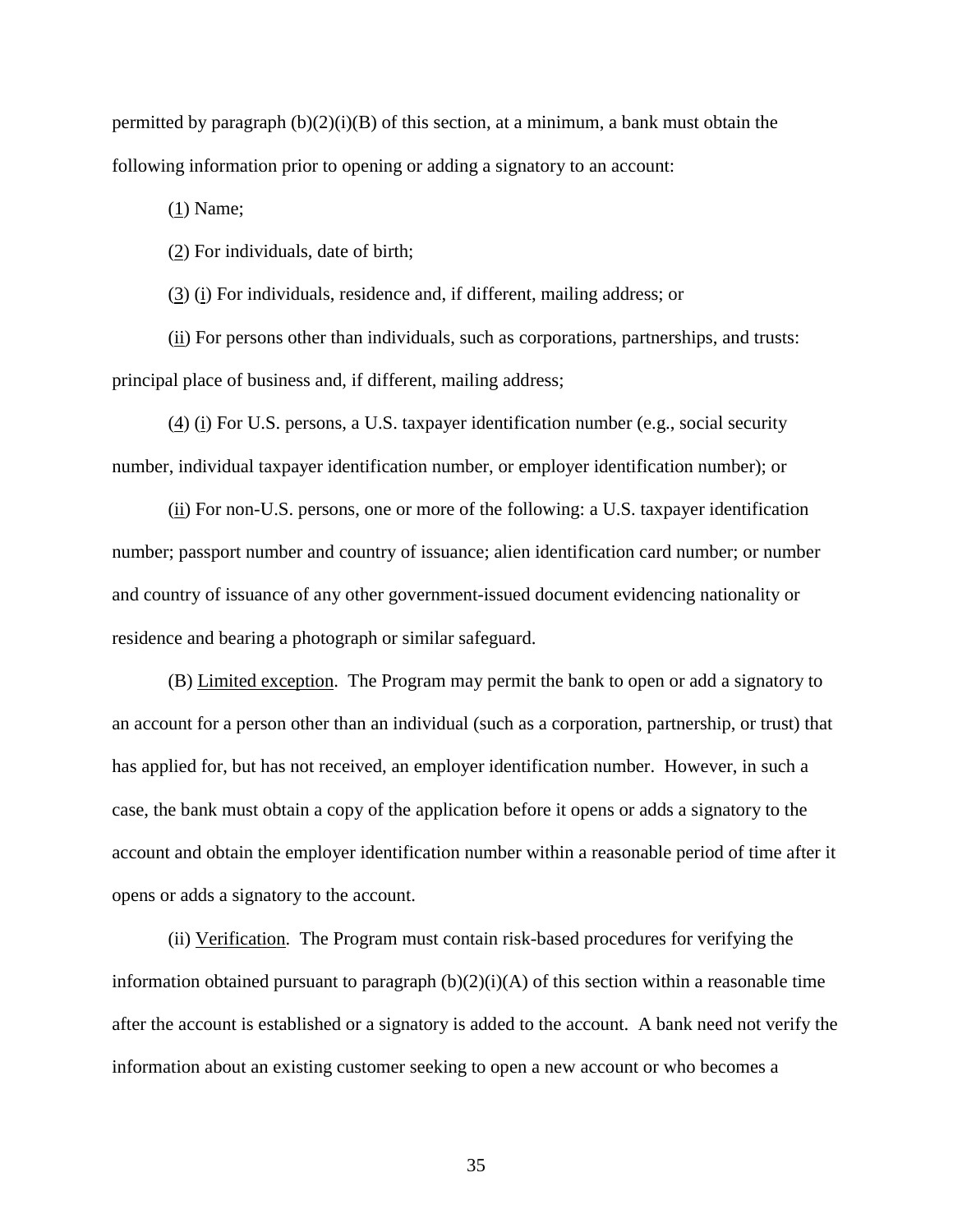signatory on an account, if the bank previously verified the customer's identity in accordance with procedures consistent with this section, and continues to have a reasonable belief that it knows the true identity of the customer.

(A) Verification through documents. The Customer Identification Program must contain procedures describing when the bank will verify identity through documents and setting forth the documents that the bank will use for this purpose. These documents may include:

(1) For individuals: unexpired government-issued identification evidencing nationality or residence and bearing a photograph or similar safeguard; and

(2) For corporations, partnerships, trusts and persons other than individuals: documents showing the existence of the entity, such as registered articles of incorporation, a governmentissued business license, partnership agreement, or trust instrument.

(B) Non-documentary verification methods. The Program must contain procedures that describe non-documentary methods the bank will use to verify identity and when these methods will be used in addition to, or instead of, relying on documents. These procedures must address situations where an individual is unable to present an unexpired government-issued identification document that bears a photograph or similar safeguard; the bank is not familiar with the documents presented; the account is opened without obtaining documents; the account is not opened in a face-to-face transaction; and the type of account increases the risk that the bank will not be able to verify the true identity of the customer through documents. Other verification methods may include contacting a customer; independently verifying documentary information through credit bureaus, public databases, or other sources; checking references with other financial institutions; and obtaining a financial statement.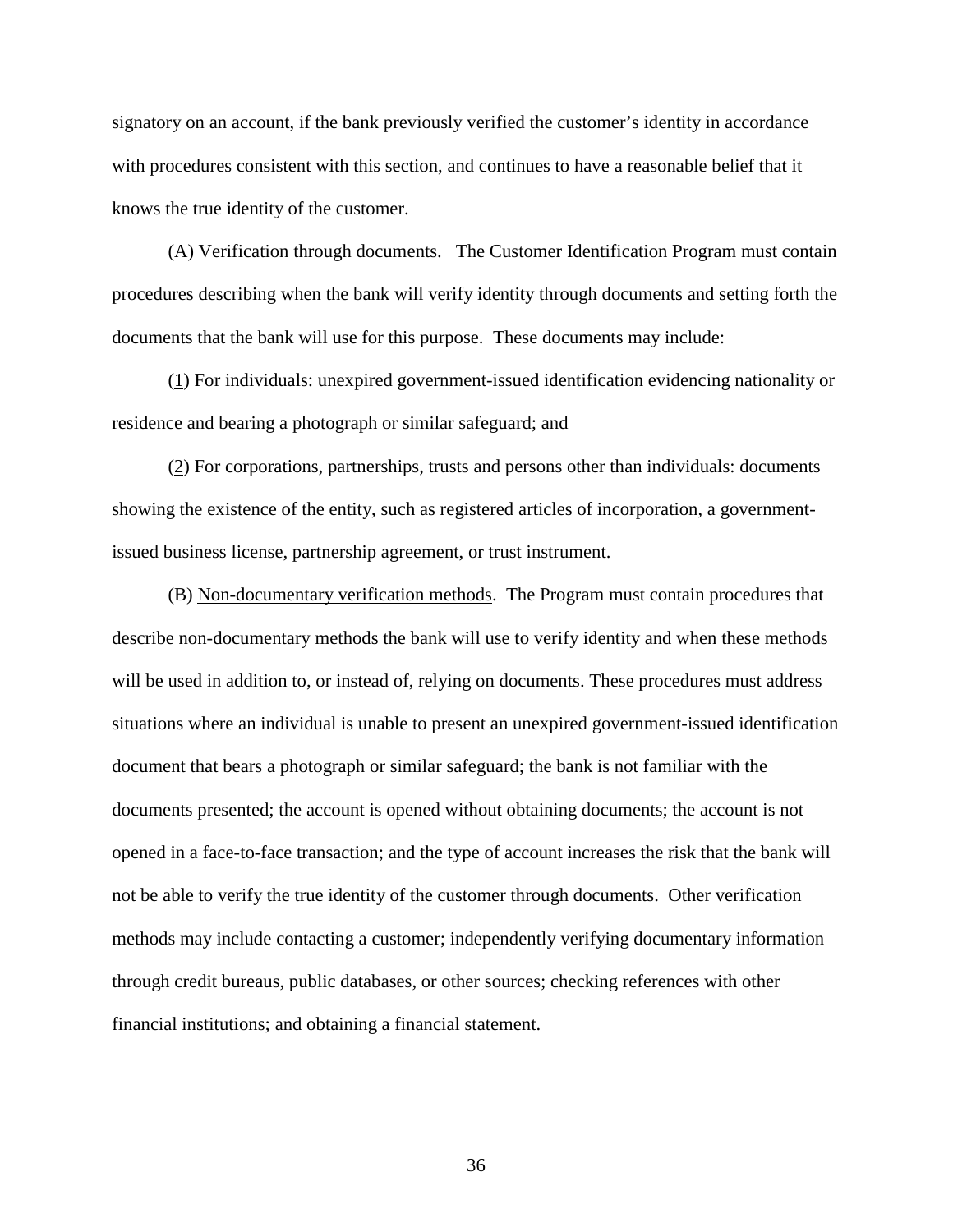(iii) Lack of verification. The Program must include procedures for responding to circumstances in which the bank cannot form a reasonable belief that it knows the true identity of a customer.

(3) Recordkeeping. (i) The Program must include procedures for maintaining a record of all information obtained under the procedures implementing paragraph (b)(1) of this section. The record must include:

(A) All identifying information provided by a customer pursuant to paragraphs  $(b)(2)(i)(A)$  and  $(B)$  of this section;

(B) A copy of any document that was relied on pursuant to paragraph  $(b)(2)(ii)(A)$  of this section that clearly evidences the type of document and any identification number it may contain;

(C) The methods and result of any measures undertaken to verify the identity of the customer pursuant to paragraph  $(b)(2)(ii)(B)$  of this section; and

(D) The resolution of any discrepancy in the identifying information obtained.

(ii) The bank must retain all records for five years after the date the account is closed.

(4) Comparison with government lists. The Program must include procedures for determining whether the customer appears on any list of known or suspected terrorists or terrorist organizations provided to the bank by any federal government agency. The procedures must also ensure that the bank follows all federal directives issued in connection with such lists.

(5) Customer notice. The Program must include procedures for providing bank customers with adequate notice that the bank is requesting information to verify their identity.

(c) Exemptions. The appropriate Federal functional regulator with the concurrence of the Secretary, may by order or regulation, exempt any bank or type of account from the requirements of this section. In issuing such exemptions, the Federal functional regulator and the Secretary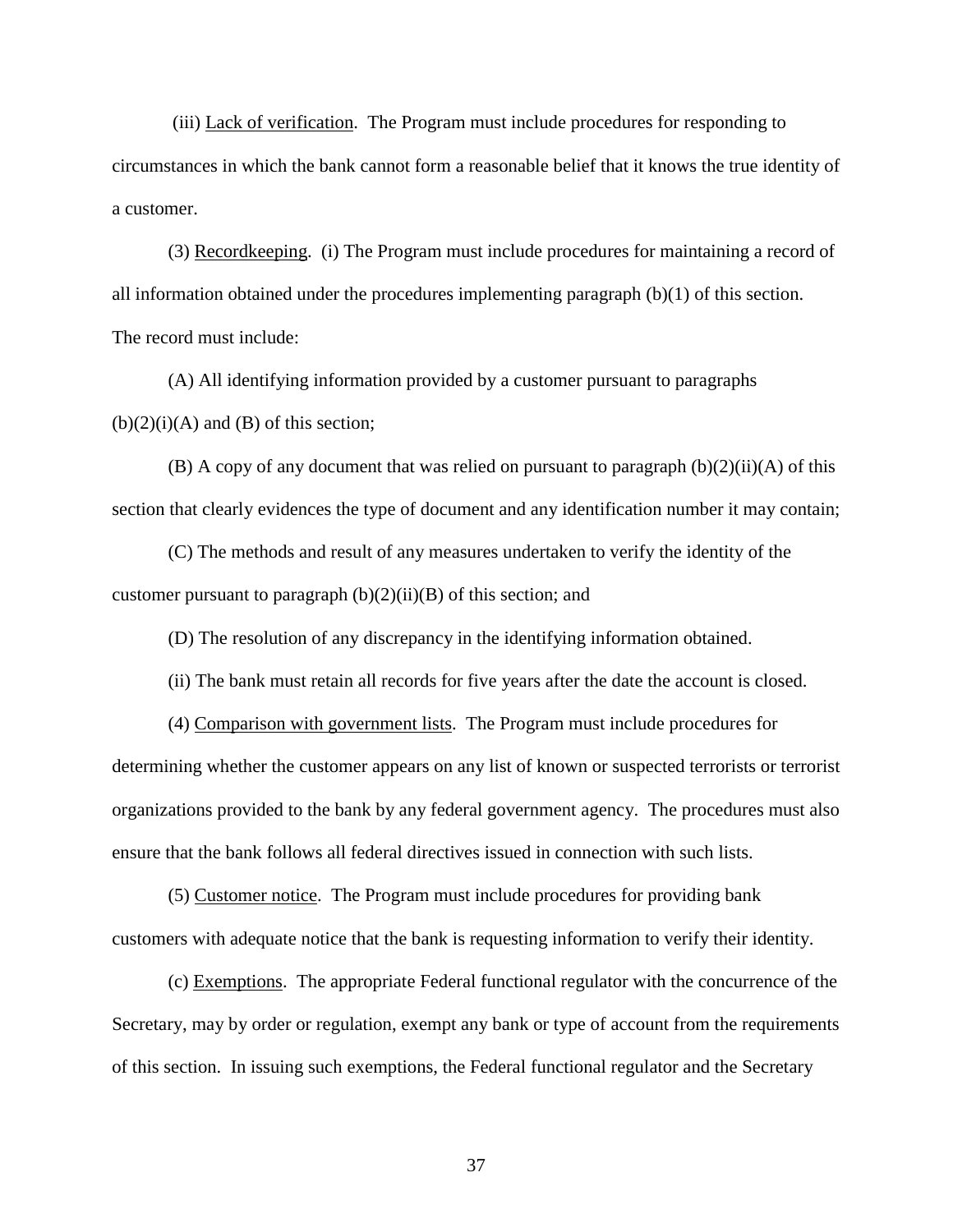shall consider whether the exemption is consistent with the purposes of the Bank Secrecy Act and with safe and sound banking, and is in the public interest. The Federal functional regulator and the Secretary also may consider other appropriate factors.

(d) Other information requirements unaffected. Nothing in this section shall be construed to relieve a bank of its obligation to comply with any other provision in this part concerning information that must be obtained, verified, or maintained in connection with any account or transaction.

DATED: July 15, 2002

James F. Sloan

Director, Financial Crimes Enforcement Network

DATED: July 2, 2002

John D. Hawke, Jr.

Comptroller of the Currency

By order of the Board of Governors of the Federal Reserve System, July 10, 2002

Jennifer J. Johnson

Secretary of the Board